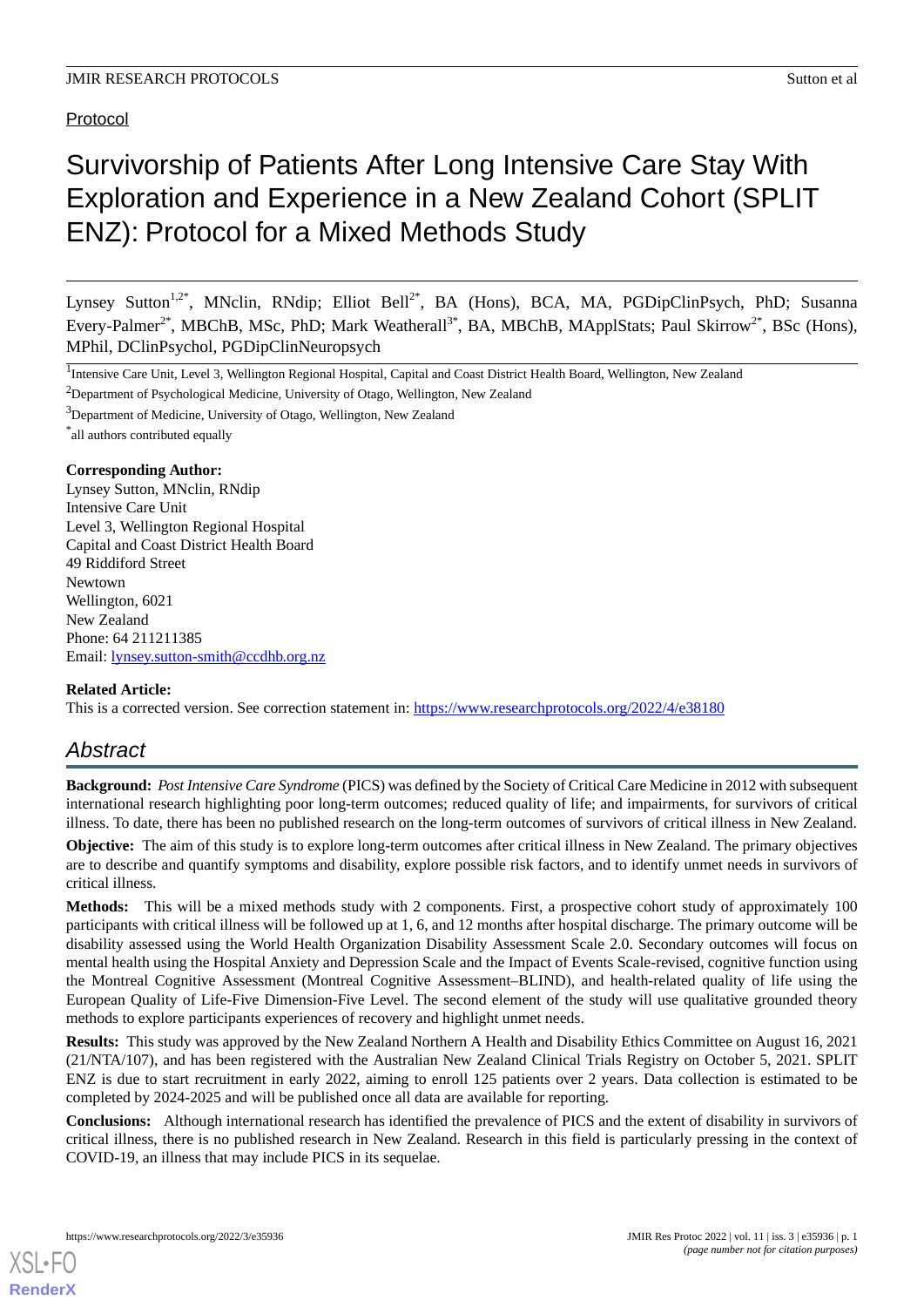**Trial Registration:** Australian New Zealand Clinical Trials Registry ACTRN1262100133588; https://www.anzctr.org.au/Trial/Registration/TrialReview.aspx?id=382566&showOriginal=true&isReview=true

**International Registered Report Identifier (IRRID):** PRR1-10.2196/35936

(JMIR Res Protoc 2022;11(3):e35936) doi: [10.2196/35936](http://dx.doi.org/10.2196/35936)

#### **KEYWORDS**

COVID-19; critical illness; disability; intensive care unit; survivorship; Post Intensive Care Syndrome

# *Introduction*

### **Overview**

In-hospital mortality for patients treated in intensive care units (ICUs) in New Zealand and Australia is low, with a high proportion of patients surviving to hospital discharge and beyond [[1](#page-12-0)[,2](#page-12-1)]. In part, due to population aging, patients are presenting to the ICU who are increasingly complex [\[3](#page-12-2)]. Those with advanced age, medical frailty, and multiple comorbidities are more likely to have high acuity, have long ICU stays, and importunate reliance on multi-organ support and mechanical ventilation [[4](#page-12-3),[5\]](#page-12-4). The term *persistently critically ill* (PerCI) is used to describe patients who, in addition to a long length of stay in ICU, are at high risk for ongoing disability and poor quality of life after discharge from the hospital [\[6](#page-12-5)[,7\]](#page-12-6). This complex group have a variety of initial conditions and are a growing proportion of patients treated in the ICU [\[2](#page-12-1)]. Although different cutoff points for length of stay have been used to define them [\[3,](#page-12-2)[4](#page-12-3)], it is generally considered that around days 6-10 of the ICU stay represents the juncture at which the patient moves from being acutely ill to being PerCI [\[4](#page-12-3)]. Although they account for only 5% of total patients presenting with critical illness in Australia and New Zealand, they use 33% of all ICU bed days and 15% of all hospital bed days [[3](#page-12-2)[,4](#page-12-3)]. Approximately 1 in 6 patients meet the criteria for being PerCI in Australasian ICUs at any time  $[3,5,6]$  $[3,5,6]$  $[3,5,6]$  $[3,5,6]$  $[3,5,6]$ .

The recovery and survivorship journey of these patients is challenging and burdensome. Even before the COVID-19 pandemic, there had been a growing emphasis on the high morbidity and poor quality of life for patients who have been critically ill [[8\]](#page-12-7). A decade ago, Cuthbertson et al [[9\]](#page-12-8) reported that quality of life was significantly degraded in patients who are critically ill up to 5 years after critical illness. Herridge et al [[10\]](#page-12-9) reported that this was compounded by exercise limitation and physical and psychological sequelae and was associated with increased use of health care services. Other studies have also consistently reported similar poor outcomes across multiple areas of functioning, including mental health, neurocognitive, social, and physical domains [[8,](#page-12-7)[11](#page-12-10)-[13\]](#page-12-11). Since an inaugural stakeholder meeting of critical care experts from the Society of Critical Care Medicine [\[14](#page-12-12)], this constellation of poor outcomes following ICU discharge was defined as the *Post Intensive Care Syndrome* (PICS).

After a successful run with a COVID-19 elimination strategy, the spread of the Delta variant prompted the New Zealand government to move to a minimization and protection approach. The impact of this on ICUs in New Zealand is uncertain; however, COVID-19 is likely to become endemic worldwide

[[15\]](#page-12-13). Evidence from overseas is that patients who are critically ill with COVID-19 exhibit PICS-like symptoms leading to impairment and disability once they are home [[16\]](#page-12-14). The mechanism for these long-term impairments is still unclear, and debate about what may be long COVID-19 and what is PICS continues [\[17](#page-12-15)]. Irrespective of the cause of presentation to the ICU, nearly one-third of patients who are critically ill will go on to experience an element of PICS in their recovery, which warrants urgent attention [\[12](#page-12-16)].

#### **Background to the Study**

Much of the understanding of PICS comes from follow-up clinics in the United Kingdom and the United States [[18\]](#page-13-0). Published research consistently reports long-term impairments and other negative outcomes in patients with critical illness. Initial studies explored impairments related to specific symptoms such as fatigue, memory loss, cognitive dysfunction, depression, anxiety, posttraumatic stress disorder (PTSD), insomnia, prolonged ICU-acquired neuromuscular weakness, and alopecia [[19](#page-13-1)[-36](#page-13-2)]. However, more recently, a unifying definition has been used to better characterize domains of cognitive, mental health, and functional sequelae for PICS [[14,](#page-12-12)[37](#page-13-3)]. For example, in a multicenter cohort study, Marra et al [[12\]](#page-12-16) explored and quantified recovery outcomes in 406 survivors of critical illness. This study did not recruit patients with pre-existing impairments in baseline activities of daily living and cognitive dysfunction; hence, it was able to explore the role of critical illness in the development of new impairments. Three months after discharge, between 25% and 33% of patients had new cognitive impairment, new functional disabilities, or symptoms of depression, with many of these problems persisting after 12 months. Although most patients were assessed as having problems in 1 PICS domain (39% and 35% at 3 and 12 months, respectively), a substantial proportion of patients had problems in 2 domains (19% and 16% after 3 and 12 months, respectively), whereas a smaller group of patients had problems in all 3 domains (6% and 4% at 3 and 12 months, respectively).

Patient-centered outcomes in survivorship research are strongly emphasized [\[38](#page-14-0)]. Several studies have reported low quality of life, high levels of disability, and low rates of return to work in relation to PICS [[8,](#page-12-7)[9](#page-12-8),[22,](#page-13-4)[30,](#page-13-5)[39](#page-14-1)[-42](#page-14-2)]. Hodgson et al [\[8](#page-12-7)] explored the concept of PICS and mapped patient difficulties to the World Health Organization International Classification of Functioning Disability and Health. Disability was assessed among 262 Australian survivors of critical illness after 6 months using the World Health Organization Disability Assessment Schedule (WHODAS) 2.0 [\[43](#page-14-3)]. The WHODAS was developed to measure disability across six major life domains: cognition, mobility, self-care, interpersonal relationships, work and household roles, and participation in society. The study reported disability was

 $XS$  • FO **[RenderX](http://www.renderx.com/)**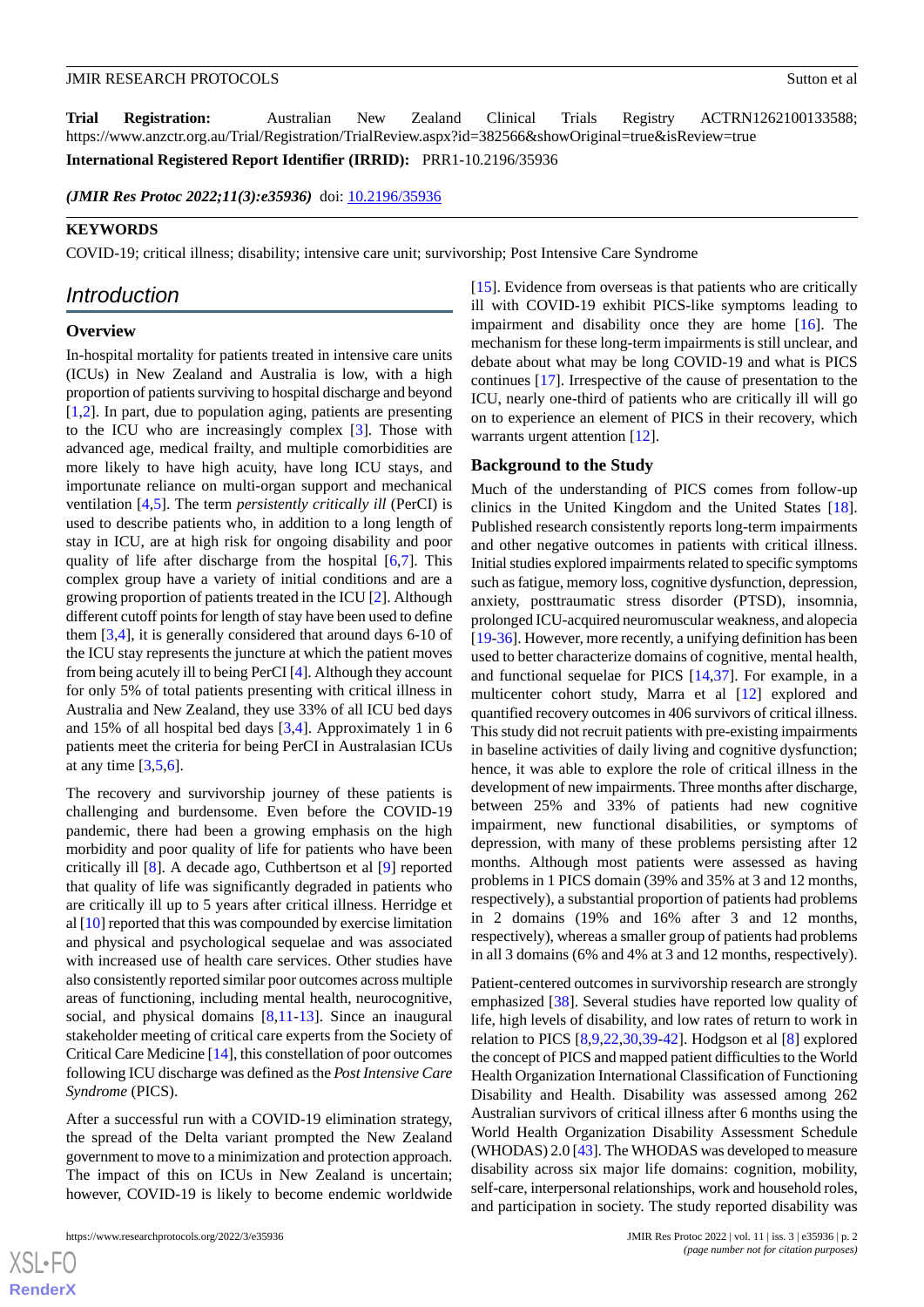highly prevalent in survivors after six months, with 75% of participants experiencing variable levels of disability. More specifically, 50% experienced mild disability and 25% had moderate to severe disability. Those with moderate to severe disability were more likely to have a history of depression and anxiety and a longer duration of mechanical ventilation; a worse health-related quality of life; and significant reductions in mobility, personal care, and activities. Furthermore, only 40% of the patients had returned to work or study because of their disabilities, consistent with results reported by other studies [[27](#page-13-6)[,39](#page-14-1)-[41,](#page-14-4)[44](#page-14-5),[45\]](#page-14-6). Return to work has important implications not only for the individual but also for the family, wider community, and society at large.

### **The Experience of Recovery**

Qualitative work exploring patient accounts of recovery and PICS, compliments and improves the understanding of recovery after ICU treatment. This type of research adds depth and context to quantitative findings and allows patients to tell their own stories of recovery, coping, and transition to a new life. Several qualitative studies report that individual patient experiences can have elements that are unique and that the pace of recovery and trajectory are different from one person to the next [[46](#page-14-7)]. Themes that are common to ICU survivorship include adjustment, acceptance, transition, and liminality (ie, giving up an old life) [[47\]](#page-14-8). Kang and Jeong [[48\]](#page-14-9) described survivors' recovery as being characterized by a need to embrace vulnerability, struggling through, moving from crisis to crisis, and progressing onward to a period of acceptance of their new selves. Through coping and internal and external support, survivors gained a new perspective on normality [[49\]](#page-14-10). Only 1 qualitative study has been completed in New Zealand to date, which was solely focused on the ICU experience and interviews with the patient while still in the ICU [[50\]](#page-14-11).

Critical illness has a profound long-term impact on patients undergoing recovery. Not only do impairments related to cognition, mental health, and physical function create new and lasting disabilities but quality of life, return to work, and social functioning are also affected. To date, no studies of survivorship or long-term outcomes beyond mortality have been reported in New Zealand [[51\]](#page-14-12). Research on the health system in New Zealand is important because of the specific nature of its population and health care system context. These unique aspects include the relatively low availability of ICU beds in relation to other health systems in high-income countries; the distinctive ethnic makeup within New Zealand society; and elements of the New Zealand health system, such as subsidized primary care services, a no-fault system for support after accidental injury, and the geographic distribution of the population. It is important that New Zealand–based qualitative and quantitative research explores the challenges that ICU patients in New Zealand face once home in recovering, both from and with PICS. Equally pressing is the need to understand the journey of New Zealand's indigenous Māori population. To understand what Māori need to flourish during critical illness recovery, what support is needed and what are the unique health needs of our first nation population is urgently needed. This research protocol outlines and describes a mixed methods study to

 $XS$  • FO **[RenderX](http://www.renderx.com/)**

evaluate and quantify PICS in survivors of critical illness in New Zealand.

### **Aims and Objectives**

The aims of this study are as follows:

- 1. To estimate the proportion of intensive care survivors with moderate or severe disability at 1, 6, and 12 months after hospital discharge.
- 2. To describe the data distributions of relevant clinical variables and baseline characteristics of ICU survivors.
- 3. To understand the survivorship and recovery journey and describe unmet health needs in ICU survivors. A conceptual model of barriers to and facilitators of coping will be developed using grounded theory (qualitative study).

It is anticipated, and will be formally tested, that at least 20% of the adult patients who have had a prolonged stay in the ICU will experience moderate to severe disability in at least one domain of functioning in the year following critical illness.

### **Trial Design**

#### *Quantitative Prospective Cohort Study*

This study will be a mixed methods design with 2 components. The first component is a prospective cohort study using validated tools to assess and quantify the level of disability in the 12 months after critical illness. Outcomes will be assessed at three time points: 1, 6, and 12 months after hospital discharge. These times reflect clinically relevant points in the patient's recovery, as identified in past research [[31\]](#page-13-7). Disability will be quantified and assessed according to the WHODAS 2.0 (WHODAS-12). This will be the primary outcome measure.

Secondary outcomes will be health-related quality of life, mental health, and cognition assessed using validated tools at 1, 6, and 12 months. These tools have been chosen based on recommendations from expert committees and international research [[37](#page-13-3)[,52](#page-14-13),[53\]](#page-14-14).

#### *Qualitative Study*

The second component is a qualitative study that will explore the process and experience of recovery for participants using the grounded theory [[54\]](#page-14-15). The main purpose of the qualitative study is to identify the ongoing needs (met and unmet) in the year following critical illness, to facilitate the participant to tell their story of recovery, and to tease out the themes that drive recovery and the barriers that prohibit it. The grounded theory has been chosen as the methodology because it is well suited to social science research and has been used in several studies on ICU survivorship using both constructivist and classic approaches [\[47](#page-14-8),[48\]](#page-14-9). It is a rigorous and pragmatic model that incorporates a systematic but flexible approach. Moreover, the grounded theory is particularly well suited to research involving life transitions and the psychological responses to them [\[55](#page-14-16)] and has been used effectively alongside quantitative studies in mixed methods research [[56\]](#page-14-17). This design will use a nested convenience sample conducting semistructured interviews between 6 and 8 months after discharge. Recruitment will involve sequential sampling initially, moving to theoretical sampling thereafter. Depending on thematic saturation, the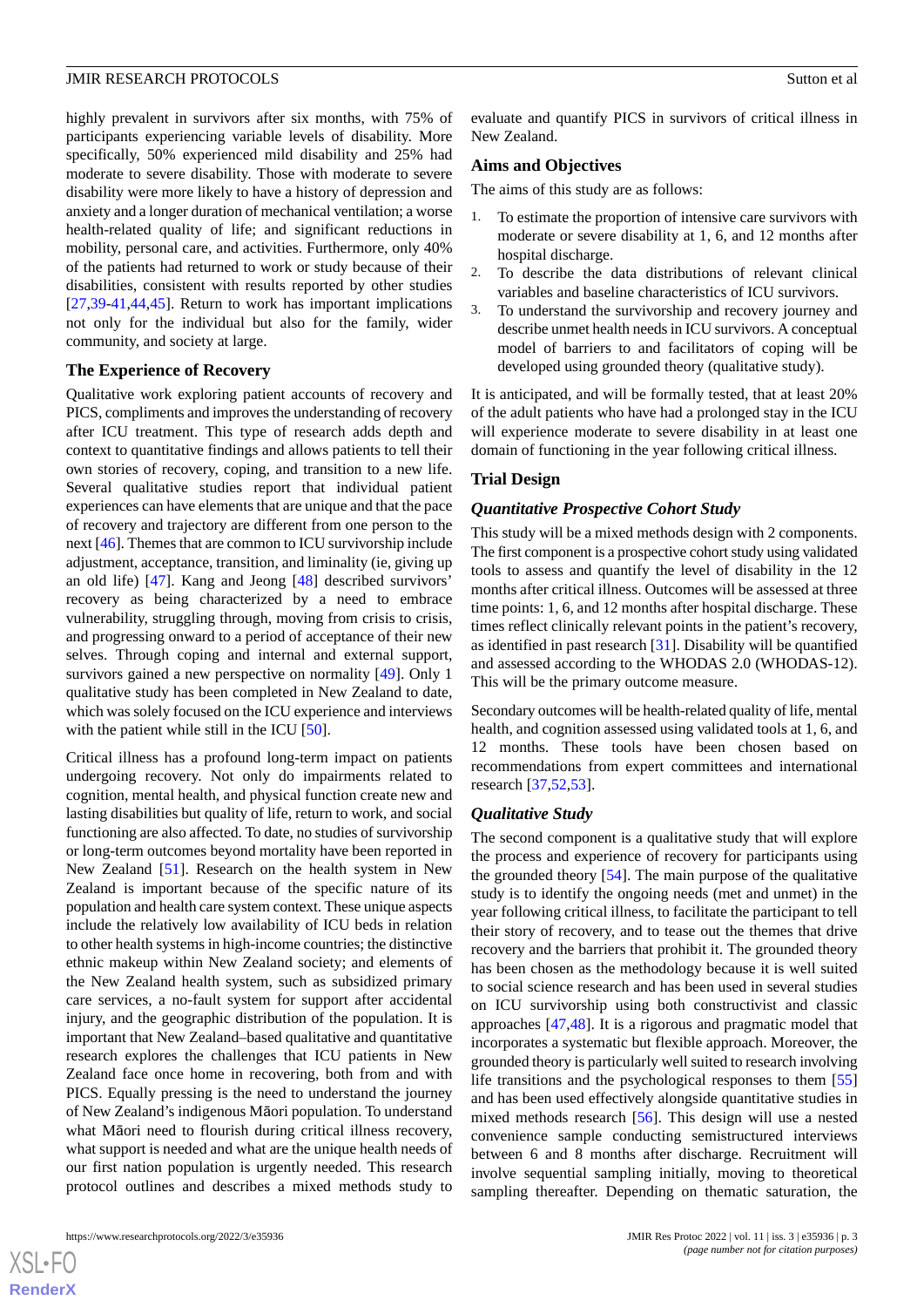grounded theory will dictate the number of participants required for the qualitative study.

This mixed methods study design has been chosen to highlight and quantify disability following a critical illness alongside qualitative data to bring context and provide a broad understanding of the recovery journey for survivors in New Zealand. Identifying the ongoing needs, barriers to recovery, and coping strategies will inform the development of resources or interventions to better support the long-term recovery of future patients with critical illness.

# *Methods*

### **Participants, Interventions, and Outcomes**

# *Study Setting*

This will be a single-center prospective cohort study with all participants recruited at a 24-bed, tertiary ICU (Wellington ICU). This unit has a catchment population of approximately 1 million people in central New Zealand, admitting approximately 1800 people per year. Patients can be selected from within a geographic radius of 300 km, and research participants may be from across New Zealand's lower North Island and upper South Island at follow-up. The study may be extended to other New Zealand ICU's if the impact of COVID-19 affects recruitment such that a sample size cannot be reached in Wellington.

# *Eligibility Criteria and Sample*

<span id="page-3-0"></span>The study sample will include all adult patients admitted to the Wellington ICU who meet the inclusion criteria within the recruitment period. This is likely to comprise a mix of patients with various conditions and acuity. Where possible, the inclusion and exclusion criteria have been designed to capture patients who are likely to have evidence of PICS while minimizing and excluding the effects of any pre-existing conditions that may worsen because of critical illness.

# *Inclusion Criteria*

All participants will be adult (aged >18 years) ICU patients admitted to the Wellington ICU who have been in an ICU for 7 or more consecutive days or patients who were mechanically ventilated for >72 hours. This inclusion criterion has been designed to capture patients who are most likely to experience poor outcomes once they are home, based on previous research [[57\]](#page-14-18). Patients who have been in another New Zealand ICU or critical care unit before retrieval to the Wellington ICU will be included if both admissions combined is ≥7 days.

Mechanical ventilation is defined as a positive pressure ventilation (PPV) mode via an endotracheal, nasotracheal, or tracheostomy tube. Patients who have been extubated from PPV for a period and then reintubated will also be included if both periods of PPV exceed 72 hours.

Patients with known depression or anxiety will be included because these low prevalence mental health conditions are common, and it would be unreasonable to exclude them. This is a limitation acknowledged in the study by Marra et al [[12\]](#page-12-16). If the participant has experienced previous mental health issues but where mental health information may not be evident from their medical records, this will be ascertained at the first follow-up and the patient will be directly asked the following questions:

- Have you ever been diagnosed with a mental health problem by a physician or psychologist?
- If so, what was the diagnosis they made?

### *Exclusion Criteria*

People are not eligible for the study if they present with the exclusion criteria outlined in [Textbox 1.](#page-3-0)

**Textbox 1.** Exclusion criteria.

- **Exclusion criteria**
- <18 years
- Non-English speakers
- Not expected to survive their hospital stay as identified by an intensive care unit (ICU) senior medical officer once the inclusion criteria are met
- Have significant challenges for follow-up, for example, are prisoners or are homeless
- Have the following pre-existing conditions:
	- Neuromuscular disorders, for example, muscular dystrophy, multiple sclerosis, myasthenia gravis, or Guillain Barré syndrome
	- Neurodegenerative disease
	- Psychiatric disease or intellectual disability in which patients are already mentally, cognitively, or functionally impaired before ICU admission (identified from the patient's health history)
	- Moderate to severe cognitive impairment, as recorded in the patient electronic health records and medical notes
- Presented to ICU with stroke, neurotrauma, status epilepticus, hypoxic or ischemic brain injury, or encephalopathy
- Have any other disease or disorder which, in the opinion of the principal investigator may influence the result of the trial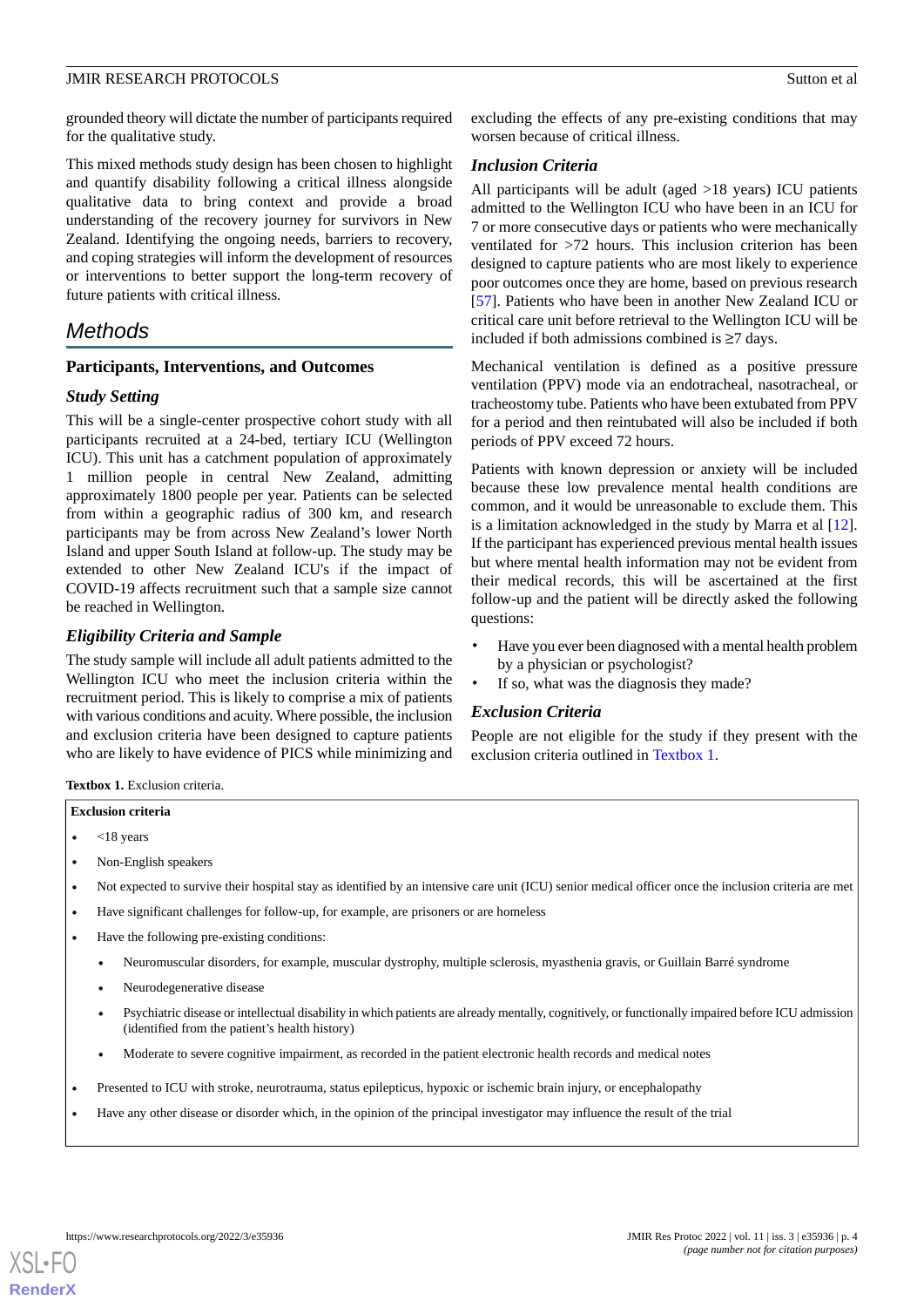# *Intervention Description*

This study has no active intervention but is based on collecting clinical data from eHealth sources and more in-depth responses to the research instruments that are described in the following sections. After informed consent is obtained, baseline data will be collected, including admission details, demographics, ethnicity, and baseline function (Charlson Comorbidity Index and Clinical Frailty Score). Clinical data collected will include diagnosis and the duration of therapies such as intubation, sedation, renal replacement therapy, antibiotic therapy, and mechanical ventilation. Data regarding time to negative polymerase chain reaction test (COVID-19 patients only) and complications during the ICU stay (delirium, ventilator-associated pneumonia, sepsis, and others) will also be collected.

Follow-up will be scheduled at 3 time points during the study. These are at 1, 6, and 12 months after discharge from the hospital. At these follow-up periods, the following tools or outcome measures will be completed by telephone: World Health Organisation Disability Assessment Scale (WHODAS) 2.0, Montreal Cognitive Assessment–BLIND, Hospital Anxiety and Depression Scale, Impact of Events Scale-revised, and European Research Foundation-Five Dimension-Five Level.

# *Qualitative Component*

Participants will be approached at their 6-month follow-up, and after questionnaire completion, they will be invited to be part of a nested sample of the main study. Sequential sampling will be used initially, moving to the theoretical sampling approach, as per the grounded theory [[54\]](#page-14-15). Thematic saturation will dictate the number of participants required for the qualitative study. All interviews will be undertaken by the principal investigator (PI) to ensure consistency. Participants will take part in audio recorded interviews using either face-to-face, Zoom, or telephone interviews, a method that is feasible or preferred for the participant and in line with any government-mandated COVID-19 restrictions.

# *Criteria for Discontinuing or Modifying Allocated Interventions*

Participants will be contacted 1-2 weeks before the time of follow-up. Those who do not respond after 3 phone calls will be considered lost to follow-up and no further data will be sought. Data collected until that point will continue to be used.

Participants who have been readmitted to the hospital at the time of follow-up will continue to be enrolled in the study, with assessments deferred until they are discharged home again. If the participant has died, the date and causes of death will be recorded and data collected up to that point will be used, and the person will be withdrawn from the study.

As part of the informed consent process, participants will be told that they can withdraw at any time and do not need to provide any reason for withdrawal. Participants who wish to withdraw, as communicated verbally or in writing, will be withdrawn immediately. Data collected until that point will still be used and communicated to participants via the information or consent form.

# *Strategies to Improve Adherence to Interventions*

The study has been designed to minimize the burden on participants. First, several methods of obtaining consent have been created so that participants can engage the way they find easiest and most convenient, for example, web-based, paper mail out, mobile phone SMS text messages, or other means. Second, the outcome measures and questionnaires have been chosen based on participant ease, tolerability, and feasibility in mind, while also ensuring that they are responsive and valid. Third, reminder texts and emails will be sent before all follow-ups. Fourth, participants will be able to select their preferred data collection method. If in-person interviews occur, the PI will travel to the participant (there is funding for travel granted in this study). As an additional incentive, a small gift will be offered to the participants in the qualitative study.

# *Relevant Concomitant Care Permitted or Prohibited During the Study*

All relevant concomitant care and interventions will occur during the study in relation to the routine and expected clinical care of the participants, and participants will be advised to continue recovery and rehabilitation as advised by their care provider.

# **Outcomes Measures for the Quantitative Study**

There is currently no standardized, comprehensive tool to measure PICS, with >250 separate tools in existence [[58\]](#page-14-19). Although research into validated tools such as PICS questionnaires is beginning to emerge, this research is limited and not generalizable to the New Zealand population [\[49](#page-14-10)]. The outcome measures chosen to emphasize a set of core outcome measures that are valid, responsive, and specific. This will ensure the same reproducible outcome measures, with comparability between studies and the generation of good quality meta-analyses [\[59](#page-14-20)].

Several international critical care expert committees have published recommendations in the core outcome sets (COSs) that should be used in research evaluating long-term outcomes in ICU survivors [\[37](#page-13-3),[52,](#page-14-13)[53](#page-14-14)]. In addition, the development of COS for COVID-19 research is also emerging, with an Australian study evaluating 6-month outcomes after COVID-19 using WHODAS, European Research Foundation-Five Dimension-Five Level, Montreal Cognitive Assessment–BLIND, Hospital Anxiety and Depression Scale, and the Impact of Events Scale-6 with success [\[16](#page-12-14)]. WHODAS 2.0 and the secondary outcome measures used in both studies by Hodgson et al [\[8](#page-12-7),[16\]](#page-12-14) will also be used for SPLIT ENZ, which have been shown to be reliable, valid, and responsive. Additional measures will include mortality and return to work (or study) (as assessed using the WHODAS 2.0). With guidance from the COS and other high-quality published research  $[8,12,16,37,52,53]$  $[8,12,16,37,52,53]$  $[8,12,16,37,52,53]$  $[8,12,16,37,52,53]$  $[8,12,16,37,52,53]$  $[8,12,16,37,52,53]$  $[8,12,16,37,52,53]$  $[8,12,16,37,52,53]$  $[8,12,16,37,52,53]$ , the outcome measures chosen for this prospective cohort study are summarized in [Table 1.](#page-5-0)

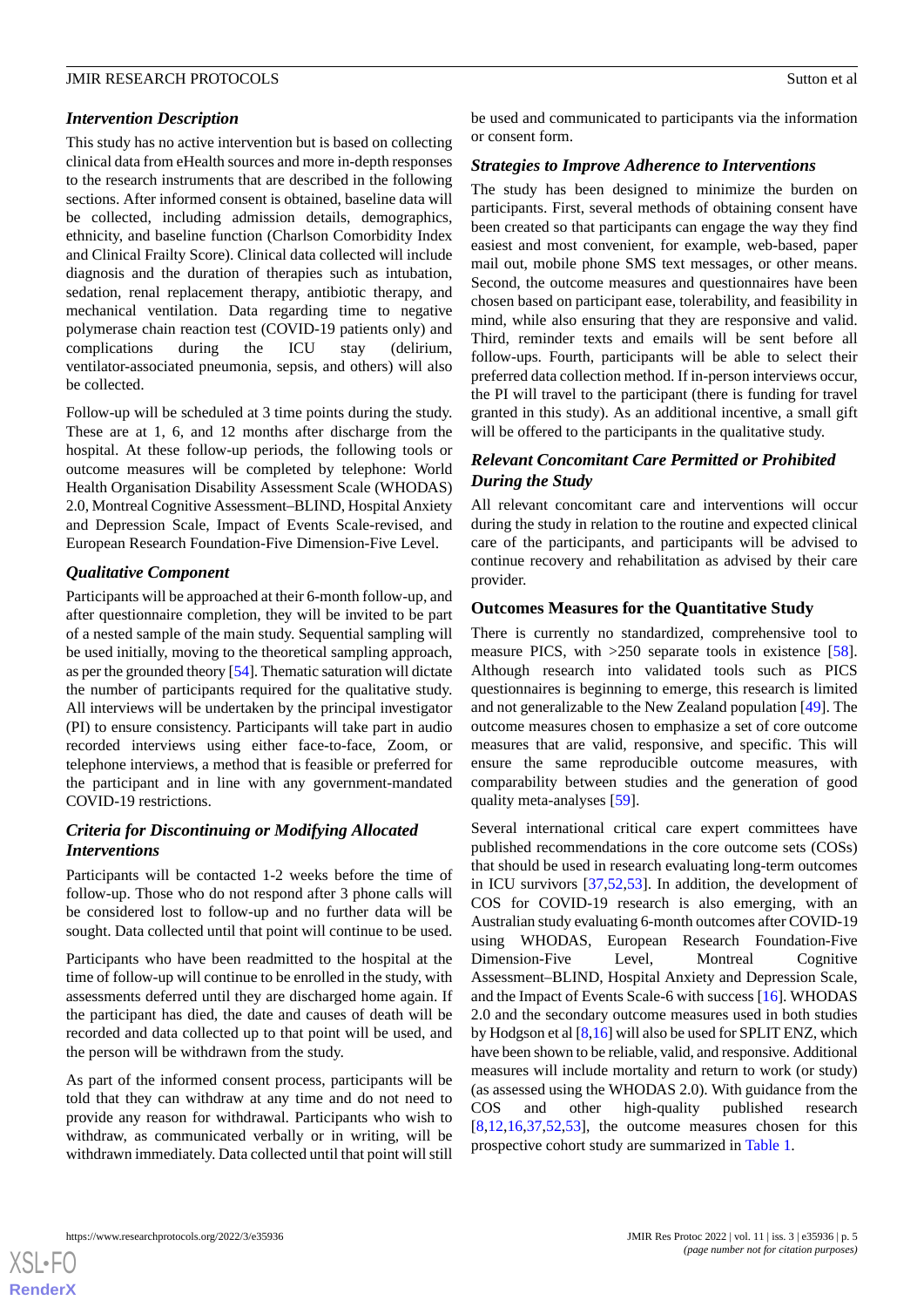<span id="page-5-0"></span>**Table 1.** Primary and secondary outcome measures.

| Tool                              | Domain measured                   | Use and scoring                                                                                                                                                                                                                                                                                                                                                                                                                                                                                                                                                                                                                                                                                                                                                                                                 |  |  |  |  |  |
|-----------------------------------|-----------------------------------|-----------------------------------------------------------------------------------------------------------------------------------------------------------------------------------------------------------------------------------------------------------------------------------------------------------------------------------------------------------------------------------------------------------------------------------------------------------------------------------------------------------------------------------------------------------------------------------------------------------------------------------------------------------------------------------------------------------------------------------------------------------------------------------------------------------------|--|--|--|--|--|
| <b>Primary outcome measure</b>    |                                   |                                                                                                                                                                                                                                                                                                                                                                                                                                                                                                                                                                                                                                                                                                                                                                                                                 |  |  |  |  |  |
| WHODAS <sup>a</sup> 2.0 [43]      | Function                          | The 12-item WHODAS 2.0 covers 6 domains of functioning with scores from 0 (no difficulty)<br>to 4 (extreme difficulty). The total score between 0 and 48, is then divided by 48 and multi-<br>plied by 100 to convert it to a percentage of maximum disability as follows: no disability<br>$(0\% -4\%)$ , mild disability $(5\% -24\%)$ , moderate disability $(25\% -49\%)$ , severe disability $(50\% -19\%)$<br>95%), and complete disability 96% to 100%.                                                                                                                                                                                                                                                                                                                                                  |  |  |  |  |  |
| <b>Secondary outcome measures</b> |                                   |                                                                                                                                                                                                                                                                                                                                                                                                                                                                                                                                                                                                                                                                                                                                                                                                                 |  |  |  |  |  |
| EQ-5D-5L $^{b}$ [60]              | Health-related quality of<br>life | Measured in five domains: mobility, personal care, usual activities, pain, anxiety, and depres-<br>sion. Each dimension has 5 levels (no problems=1 to extreme problems=5). The EQ-5D-5L<br>consists of two pages: the EQ-5D descriptive system and the EQ VAS <sup>c</sup> . The EQ VAS is<br>used as a measure of overall self-rated health status as a numerical score.                                                                                                                                                                                                                                                                                                                                                                                                                                      |  |  |  |  |  |
| $HADSd$ [61]                      | Depression and anxiety            | The HADS contains fourteen questions: 7 to assess anxiety and 7 for depression. For the 14<br>questions, a 4-point Likert scale (range 0-3) gives a possible score of 0 (none) to 21 (severe)<br>for each of the two subscales: 0-7 indicate normal or no anxiety or depression symptoms,<br>$\geq$ 8 to 10 indicate clinically significant anxiety or depression symptoms (borderline cases),<br>and $\geq$ 11 indicate severe psychological distress.                                                                                                                                                                                                                                                                                                                                                         |  |  |  |  |  |
| IES- $r^e$ [62]                   | PTSD <sup>f</sup>                 | There are 22 questions that cover the three diagnostic clusters: intrusion; avoidance (8)<br>questions each); and hyperarousal (6 questions). Respondents report on a 5-point Likert<br>scale: not at all (item score 0) to extremely (4) how distressed they have been in the past 7<br>d in relation to a specific event. The IES-r yields a total score (ranging from 0 to 88) and<br>subscale scores can also be calculated for the intrusion, avoidance, and hyperarousal subscales.<br>The total mean IES-r score is the sum of the means of the 3 subscale scores. The maximum<br>mean score on each of the 3 subscales is 4, therefore the maximum <i>total mean</i> IES-r score<br>is 12. A total IES-r score of 33 or more from a theoretical maximum of 88 signifies the<br>likely presence of PTSD. |  |  |  |  |  |
| $MOCAg-BLIND [63]$                | Cognitive function                | The total possible score is 22 points; a score of 18 or above is considered normal. Cutoffs<br>have not been validated in patients who are critically ill.                                                                                                                                                                                                                                                                                                                                                                                                                                                                                                                                                                                                                                                      |  |  |  |  |  |

<sup>a</sup>WHODAS: World Health Organization Disability Assessment Schedule.

<sup>b</sup>EQ-5D-5L: European Research Foundation-Five Dimension-Five Level.

<sup>c</sup>EQ VAS: EuroQol visual analogue scale.

<sup>d</sup>HADS: Hospital Anxiety and Depression Scale.

e IES-r: Impact of Events Scale-revised.

f PTSD: posttraumatic stress disorder.

<sup>g</sup>MOCA: Montreal Cognitive Assessment.

# **Participant Timeline**

The timeline of SPLIT ENZ study schedule is shown in [Figure](#page-6-0) [1.](#page-6-0)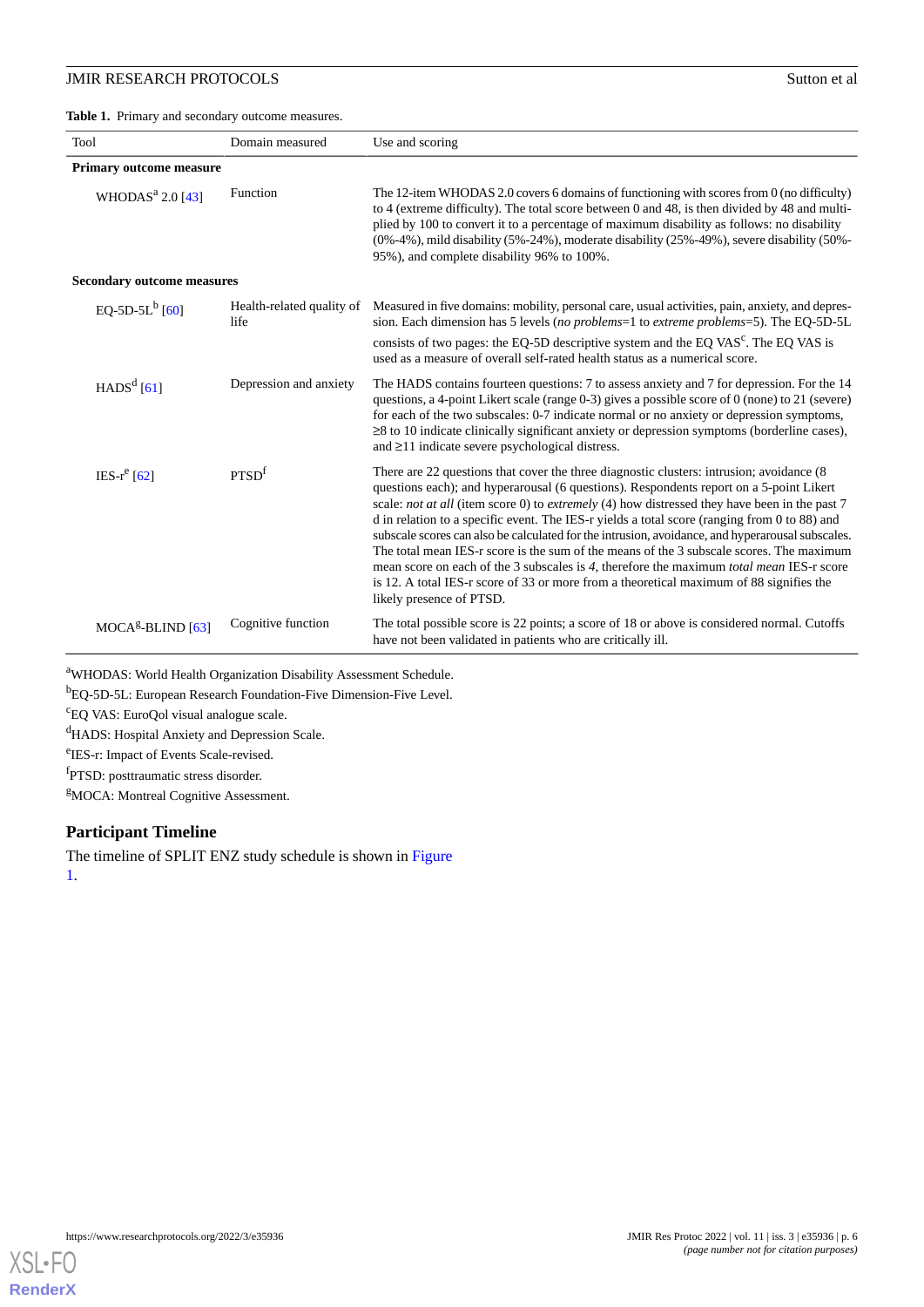<span id="page-6-0"></span>Figure 1. Timeline of SPLIT ENZ study schedule. ICU: intensive care unit.

|                                                                                    |                                                             | Enrollment                   | Follow-up time points (post<br>hospital discharge) |                           |              |
|------------------------------------------------------------------------------------|-------------------------------------------------------------|------------------------------|----------------------------------------------------|---------------------------|--------------|
| Time point                                                                         | Day 7 ICU stay<br>or >72 hours<br>mechanical<br>ventilation | Before hospital<br>discharge | $2 - 4$<br>weeks                                   | 6<br>months               | 12<br>months |
| Enrollment:                                                                        |                                                             |                              |                                                    |                           |              |
| Eligibility screen                                                                 | $\sqrt{}$                                                   |                              |                                                    |                           |              |
| Informed consent                                                                   |                                                             | Cohort study                 |                                                    | V<br>Qualitative<br>study |              |
| Participant Interviews and<br>Qualitative study                                    |                                                             |                              |                                                    | $\sqrt{}$                 |              |
| Allocation                                                                         | Not applicable                                              |                              |                                                    |                           |              |
| Baseline demographic &<br>clinical data collected                                  |                                                             |                              |                                                    |                           |              |
| Assessments:                                                                       |                                                             |                              |                                                    |                           |              |
| World Health Organization<br><b>Disability Assessment</b><br>Schedule 2.0 (WHODAS) |                                                             |                              | $\sqrt{}$                                          | $\sqrt{}$                 | √            |
| Hospital Anxiety &<br>depression Scale (HADS)                                      |                                                             |                              | $\overline{\sqrt{ }}$                              | $\sqrt{}$                 | $\sqrt{}$    |
| Impact of Events Scale-<br>revised (IES-r)                                         |                                                             |                              | $\sqrt{}$                                          | $\sqrt{}$                 | $\sqrt{}$    |
| Montreal Cognitive<br>Assessment-Blind (MOCA-<br>blind)                            |                                                             |                              | V                                                  | $\sqrt{}$                 | V            |
| European Quality of Life-<br>Five Dimension-Five level<br>(EQ-5D-5L)               |                                                             |                              | $\overline{\sqrt{ }}$                              | $\sqrt{}$                 | √            |

# **Sample Size—Quantitative Study**

All adult patients admitted to the Wellington ICU between February 2022 and February 2024 who are eligible will be invited to participate. Admission modeling suggests that this will give approximately 100 potential participants. The anticipated sample size of 100 gives a 95% CI for a proportion of plus or minus 10%. This sample size has 80% power to test that the proportion with PICS in less than approximately 10% or more than approximately 30% based on an assumed proportion of 20%.

# **Recruitment**

### *Overview*

 $XS$ l • FC **[RenderX](http://www.renderx.com/)**

Despite the broad inclusion criteria, it is likely that recruitment may be slow and that completion to follow-up may also be low.

Slow recruitment may reflect the patient cohort, which is typically the emphasis on studies of PICS and likely so with this study. These patients, historically termed PerCI [\[3](#page-12-2)], have the longest stays in the ICU but reflect only 5% of all patient admissions to the ICUs in Australia and New Zealand. In addition, New Zealand has the lowest proportion of ICU beds per 100 compared with the rest of the Organisation for Economic Co-operation and Development countries [[64\]](#page-15-2), which affects overall admission rates and potential recruitment of participants.

It is anticipated that a significant proportion of patients may also fail to reach study completion because of in-hospital death (but after ICU discharge) and death at home. International studies report variable mortality rates in the post-ICU year, between 20% and 50% for a variety of critically ill subpopulations [\[13](#page-12-11),[57,](#page-14-18)[65](#page-15-3)]. One subpopulation in particular, patients with COVID-19 are also reported to have mortality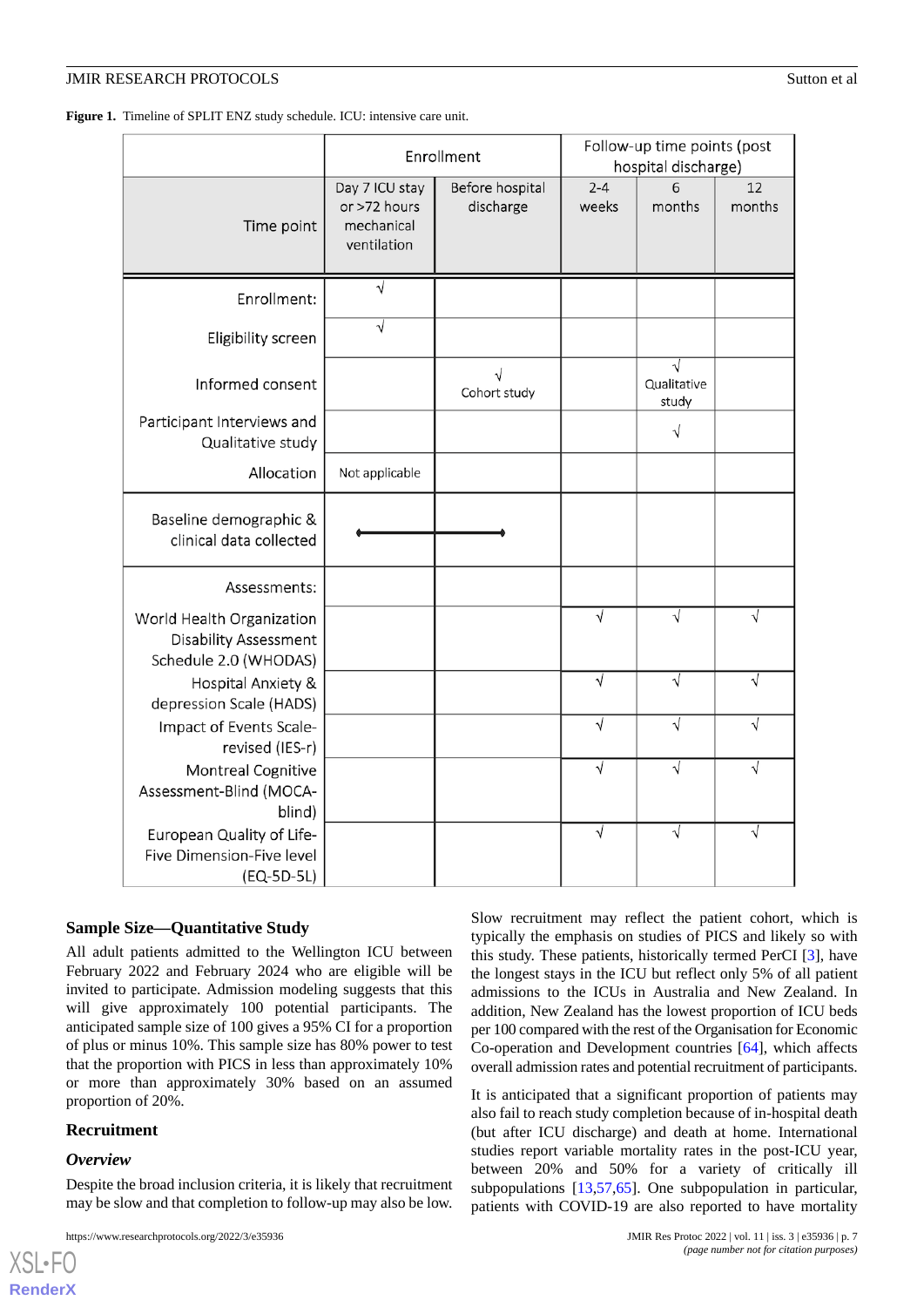rates as high as 30%, 6 months after discharge, and ICU mortality rates between 50% and 97% [\[66](#page-15-4)]. During the course of the study, the application of new therapies may change the survival experience of these patients with an uncertain effect on recruitment and follow-up [\[67](#page-15-5)]. The SPLIT ENZ team acknowledges these limitations and aims to ensure as many participants complete follow-up, by extending the recruitment period for up to 2 years. This should ensure that sufficient participants have data available at 6 months.

### *Qualitative Study Sample Size*

Participants will be approached to participate in the qualitative study at the scheduled 6-month follow-up for the quantitative study. This sample will be generated sequentially from the main quantitative cohort (nested sample) and will be consented separately. Participants will be approached at the 6-month telephone follow-up, and verbal and written consent will be sought. Recruitment will continue, and interviews are completed until (thematic) data saturation is reached. As the grounded theory moves through the process of continuous recruitment, data collection, analysis, coding, and thematic exploration simultaneously, these processes inform the number of participants required to reach saturation of themes [\[54](#page-14-15)]. In this instance, the sample size is not preset, but it is likely to include an estimated sample of 15-20 participants.

### *Significance to M*ā*ori*

Between 10% and 20% of patients admitted to the Wellington ICU each year are of Māori ethnicity. In New Zealand, Māori

account for 17% of the total population [[68\]](#page-15-6) and experience health disparities across most major health, education, and psychosocial sectors. High rates of inequity, socioeconomic disparity, and increased barriers to access at all levels of health care exist for Māori [\[68](#page-15-6)]. Therefore, it is important that this study sample is reflective and inclusive to ensure that the voice of Māori participants is heard, something that is currently missing in New Zealand. The qualitative aspect of this study will be an important method by which we may understand the recovery journey, understand what helps Māori to flourish, and identify what unmet needs and barriers to recovery remain. Boosted sampling will be used to ensure that a high number of Māori participants are included in the qualitative part of the study sample. The researchers consulted with the Wellington, New Zealand Research Advisory Group for Māori, the Kaupapa Māori research network, and the Ngāi Tahu Research Consultation Committee at Otago University. This research protocol has been supported by these groups.

#### **Data Collection, Management, and Analysis**

# *Data Collection Completed Once Deemed Eligible and Once the Patient has Consented*

The following data will be extracted from the ICU database, electronic and paper-based patient notes, and ICU observation charts [\(Textbox 2](#page-8-0)).

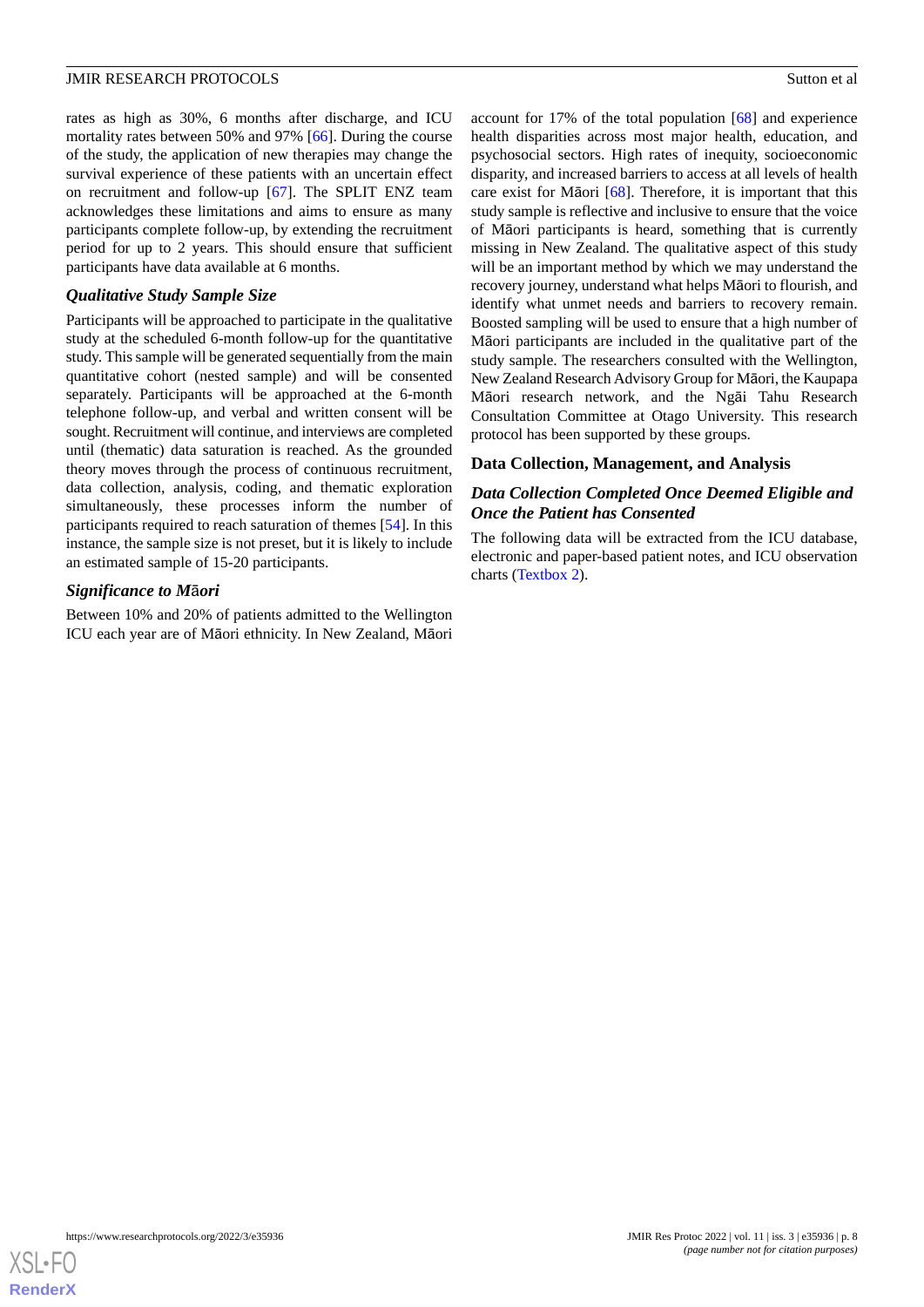<span id="page-8-0"></span>**Textbox 2.** Data to be collected once eligible and after recruitment.

#### **Initial details to be collected once patient meets eligibility criteria**

- Key intensive care unit (ICU) and hospital admission and discharge dates
- Contact details for patient and next of kin
- Demographics
- Diagnosis

#### **Subsequent data collection once patient consented**

- Clinical frailty score
- Apache II and Apache III scores
- Charlson Comorbidity Index and types of comorbidities
- Admission sequential organ failure score

#### **Length of stay and funding**

- Accident Compensation Corporation funding (yes or no)
- Hospital length of stay
- ICU length of stay

#### **Measures of clinical status or acuity**

- Number and type of clinical complications in the ICU (described and listed)
- PaO<sub>2</sub>/FiO<sub>2</sub> ratio per day while mechanically ventilated
- Number of reintubations/failed extubation or extubations during ICU stay

#### **Duration (hours/days) of interventions**

- Renal replacement therapy (continuous or intermittent dialysis), extracorporeal membrane oxygenation, vasopressors, invasive hemodynamic monitoring, and antibiotic therapy duration
- Time to negative polymerase chain reaction test and if isolated for COVID-19
- Daily oxygen therapy, specifying high-flow nasal prongs and low-flow oxygen (ie, via nasal prongs), noninvasive ventilation and direct tracheostomy interface
- Oxygen free days
- Mechanical ventilation duration hours/days and mode
- Time to extubation and tracheostomy decannulation
- Tracheostomy weaning duration
- Sedation types and doses per day
- Mean Richmond Agitation Sedation scores per day
- Paralysis agents (neuromuscular blocking agents) doses and type per day
- Delirium duration hours/days as evidenced by the Confusion Assessment Method for ICU scores

#### **Other**

[XSL](http://www.w3.org/Style/XSL)•FO **[RenderX](http://www.renderx.com/)**

- Best daily ICU mobility score (if recorded)
- Chelsea Critical Care Physical Assessment Score (if completed at ICU discharge)
- If a patient diary was assigned to the patient in the ICU

# *Data to Be Collected at Follow-up*

Follow-up data will consist of questionnaires administered by the PI over the telephone, using the primary and secondary outcome measures described in [Table 1](#page-5-0). The data will be recorded on data collection forms in accordance with the tool

creators'specifications after any required training has occurred. In addition, the participants will also be asked if they have tested positive for COVID-19, as this may influence the results of questionnaires.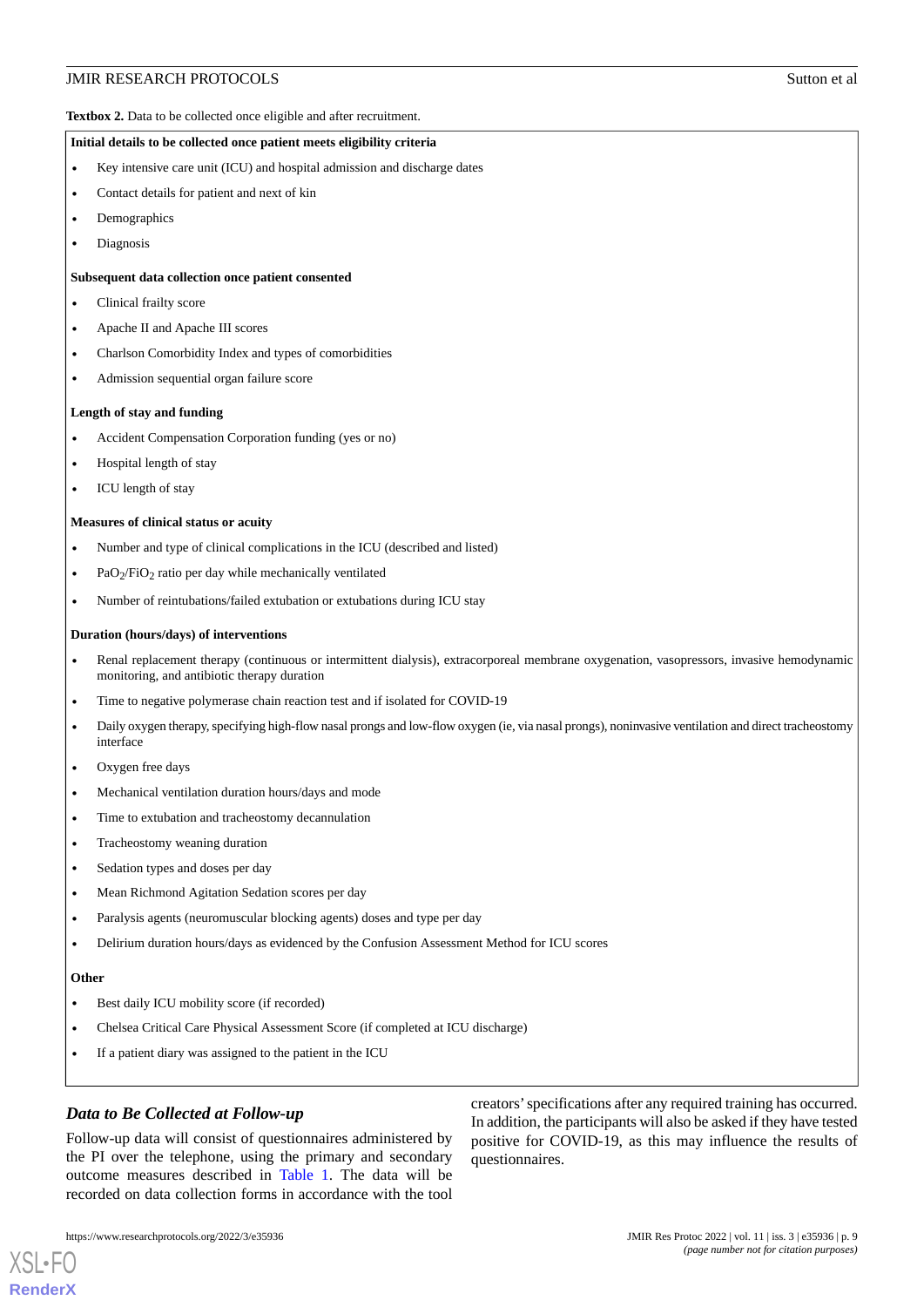# *Qualitative Study Data*

The following key themes are explored based on previous research highlighting themes common to the recovery experience [[47](#page-14-8)[,48](#page-14-9)]:

- Experience of recovery overall
- Coping strategies and things that facilitate recovery (eg, spiritual, family, and social connectivity)
- Barriers, including met or unmet needs

Grounded theory will be undertaken to guide data collection during semistructured recorded interviews. Several data collection strategies will be used during the process: simultaneous collection and analysis of data, open and axial coding with comparative analysis (within cases and across cases), refining theoretical ideas, and memo writing [\[54](#page-14-15),[69\]](#page-15-7). Interviews will be audio recorded transcribed verbatim, coded, and checked for accuracy with another researcher. The PI will independently read and code the transcripts, the codes will be examined, and by an iterative process, the codes will be condensed into similar themes [[69\]](#page-15-7). A second researcher will check the transcripts for truth and completeness. To achieve saturation of the themes, researchers will move back and forth between data collection and analysis, reidentifying themes and subthemes [\[69](#page-15-7)]. Work completed early in the study will inform subsequent recruitment using theoretical sampling data collection and analysis.

# *Outcome Measures for Qualitative Study*

The following outcomes or themes were used to guide the interviews: ultimately, as part of the qualitative study, we will present a conceptual model of barriers and facilitators to coping for ICU survivors.

# *Plans to Promote Participant Retention and Complete Follow-up*

Strategies will be used to maximize continued recruitment throughout the study. These include ensuring that consent is easy, follow-up is not arduous, and patient or family preferences are understood. Regular contact will also be made with participants to ensure engagement throughout the study period (text or mail reminders), and clear written information will be delivered before follow-up.

# **Data Management**

Patients will be allocated a unique study number by the PI. Study data and enrollment logs will be kept separate in a locked research office at the study center. Once the unique participant number is allocated, documentation will be deidentified and referred to only using that number. Data will be coded and entered into Microsoft Excel spreadsheets and Microsoft Word documents. Data will be stored securely in a locked research office for 10 years or in a password-protected secure computer file.

# *Results*

# **Statistical Methods for Primary and Secondary Outcomes**

# *Overview*

Continuous variables will be described by mean and SD, median and IQR, and minimum to maximum values. Appropriate frequency histograms and boxplots will also be used to summarize the data distributions. Categorical variables will be described by numerators and denominators, and proportions will be expressed as percentages.

Proportions will be estimated together with CIs using standard binomial methods. It is anticipated that asymptotic methods for the CIs will be satisfactory; however, if there are many small frequency counts, exact binomial methods will also be used (aim I).

Associations between disability measured by the WHODAS and potential univariate predictors will be examined by logistic regression with disability categorized and moderate or severe versus lesser degrees of disability. As a sensitivity analysis, WHODAS will be treated on a continuous scale and ordinary regression used. For the latter, normality assumptions will be assessed by residual analyses to determine if a data transformation will be needed or if another form of regression such as ordinal regression might be more suitable. With an anticipated 25-30 participants with moderate or severe disability, this gives limited scope for multivariate analysis, but as discussed in the following sections, a more limited number of potential predictors will be used in a multivariate model to determine if associations remain after adjusting for confounding.

We selected a priori the following covariates as potential predictors of disability after intensive care admission: age, gender, ethnicity, APACHE II and III score, sequential organ failure score, duration of sepsis (days), frailty score, Charlson Comorbidity Index, length of ICU stay reported in days, duration of mechanical ventilation (in hours), duration of delirium (reported as days the patient was Confusion Assessment Method for the ICU positive), total doses of sedation, use of benzodiazepines, use of neuromuscular blocking agents, previous history of depression, anxiety, or PTSD (obtained from medical records, ICU database admission, and Medical Admissions Portal) and whether the ICU admission was for cardiothoracic surgery whereby the patient underwent cardiopulmonary bypass. Drug doses (sedative agents, benzodiazepines, and neuromuscular blocking agents) will be transformed into mean doses per day and analyzed over the number of days received.

Each of these potential predictors will be examined using univariate predictors with accompanying illustrative plots. In general, the analysis strategy will treat disability as a dichotomous variable and use logistic regression to estimate odds ratios for association and as discussed to explore linear regression and ordinal regression treating the WHODAS as a continuous response variable and possibly as an ordinal response variable. Although the primary interest is in disability after 12 months, the associations at earlier points, 1 month and 6 months,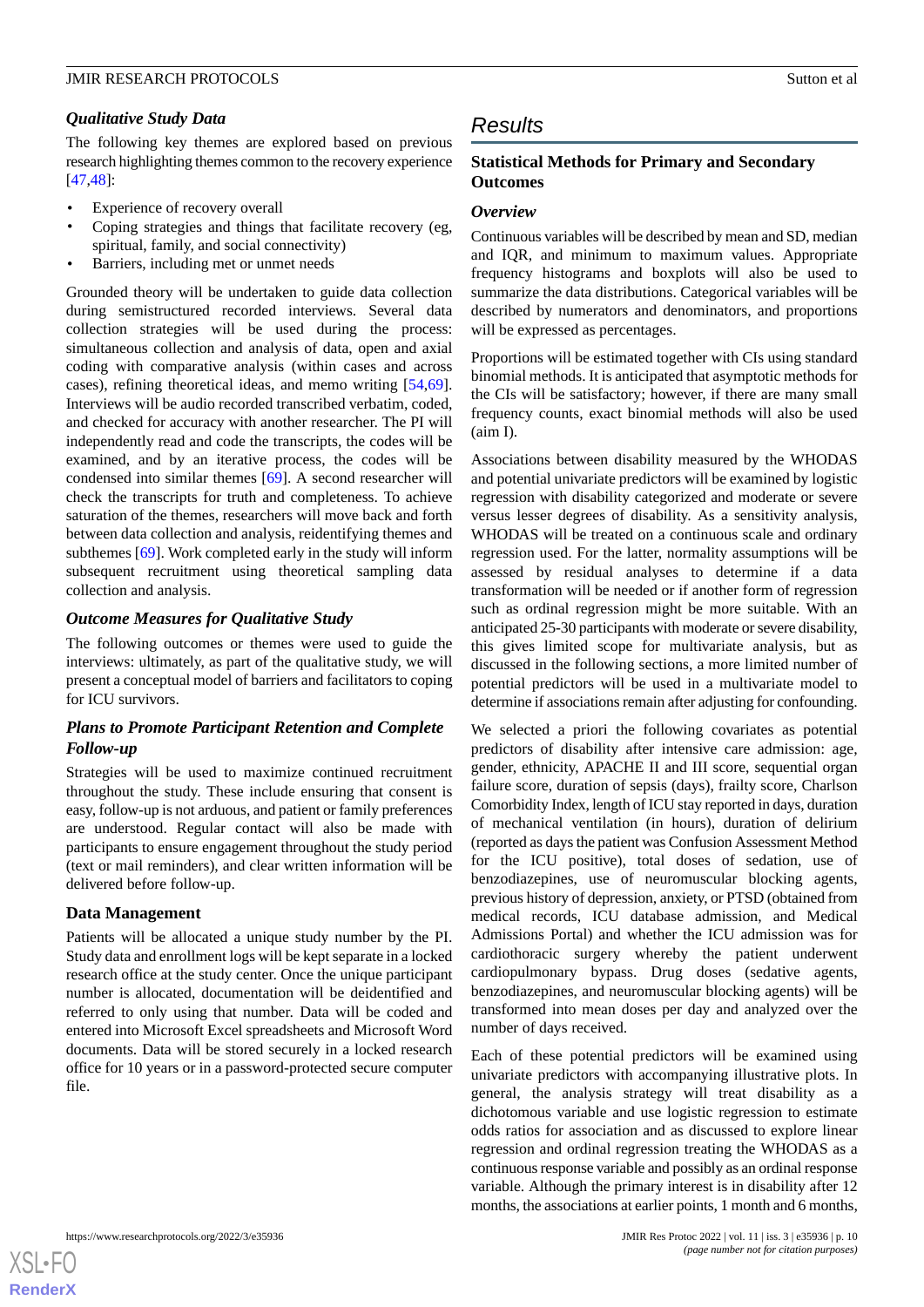will also be estimated. At least one study has categorized disability based on the WHODAS-12 as none, mild, and moderate to severe disability [[70\]](#page-15-8); however, it is likely to be more useful to explore if the instrument can be used on its native scale or use ordinal regression based on the full range of scores rather than other cutoff values.

Although not directly related to the study aims, mortality will also be assessed using the Kaplan–Meier curves and associated estimates of median or, where relevant, other percentiles, survival.

### *Subgroup Analyses*

Subgroups of patients of interest will be those with a history of depression, anxiety or PTSD; those who have undergone postcardiac surgery and cardiopulmonary bypass in the preceding 3 months before ICU admission (and are at high risk for postoperative cognitive dysfunction) [\[71](#page-15-9)], those categorized by COVID-19 and non–COVID-19 illness, and ethnicity. Whether proportions with PICS or other outcomes differ in relation to these subgroups will be explored using interaction terms in the regression analyses.

# *Data Monitoring*

Data monitoring for quality will be maintained within the SPLIT ENZ team, and there is no formal outside data monitoring committee that will be used as part of this study. No formal interim analysis will be performed as part of this study.

# *Reporting Adverse Events and Patient Safety*

Any adverse events as part of this study will be discussed and managed within the SPLIT ENZ team and documented in the study file notes or data collection sheet. If there is a patient safety issue, this will be managed by the coordinating investigator in conjunction with the SPLIT ENZ team, and the escalation plan will be followed and documented.

There are no provisions for posttrial care, as this is a low-risk study. However, it is anticipated there may be a proportion of patients who require ongoing support from their health care provider (general practitioner [GP]) during the follow-up period. If the patient is found to be in distress with unmanageable symptoms at any of the follow-up periods, consent will be sought to contact the patient's GP will be asked to provide help and treatment where possible. The PI will be responsible for ensuring that the GP is contacted and made aware, and a note to file will be created in the patient's notes. At all study follow-up calls, the participant will be encouraged to have a support person with them if they wish.

# **Ethics, Consent, and Dissemination**

# *Research Ethics Approval and Protocol Amendments*

This study has received full ethics approval from the New Zealand Northern A Health and Disability Ethics Committee on August 16, 2021 (21/NTA/107), and has been registered with the Australian New Zealand Clinical Trials Registry on October 5, 2021 (12621001335886). In light of the sudden outbreak of the Delta and Omicron strain of COVID-19 in New Zealand in August 2021, further protocol amendments were sought to ensure the overall study design, consent processes,

 $XS$  $\cdot$ FC **[RenderX](http://www.renderx.com/)** and outcome measures were appropriate for patients admitted to the ICU with both COVID-19 and non–COVID-19 disease. Approval was granted for the protocol amendments on November 10, 2021, from the New Zealand Northern A Health and Disability Ethics Committee.

Any further changes to the protocol that may affect the conduct of the study or patient safety, including modifications to study objectives, study design, patient population, sample sizes, or study procedures, will require formal amendments to the protocol. Any such amendments will be agreed to by the SPLIT ENZ research group and must be approved by the Health and Disability Ethics Committee before implementation and notified to the health authorities and study sites in accordance with local regulations. The Australian New Zealand Clinical Trials Registry will also be updated with any relevant changes or updates.

Minor changes to the protocol (eg, corrections and clarifications that have no effect on the way the study is conducted) will be agreed to by the research group and logged on the Health and Disability Ethics Committee website.

### *Consent*

During the recruitment period, the ICU patient database will be screened daily by the PI. Once potential participants have been identified as meeting the inclusion criteria, they will be screened to ensure that none of the exclusion criteria apply. If the person is eligible for recruitment, they and their families will be approached by the PI. It is highly likely that patients will be unable to provide consent at that time, so their family will be given information about the study and informed that once the patient is able to give consent, they will be approached by the PI. All consent processes will be managed by the PI.

An approach consistent with section 7.4 of the New Zealand Health and Disability Code [\[72](#page-15-10)] will be used to obtain consent. However, it is acknowledged that the consent process may require contingencies with the uncertainty around national COVID-19 restrictions and future lockdowns. There are 2 processes and contingencies to obtain consent in these circumstances. The following section outlines the different scenarios and their contingencies.

# *When Consent Can Be Gained in Hospital*

Consent will be gained from prospective participants before discharge from the hospital (while recovering on a ward) when they are competent to give informed consent (ie, they are able to comprehend and communicate their wishes). The patient and family will be given all the necessary information about the study by the PI in a face-to-face meeting, and consent forms will be provided to the patient. The patient will be given sufficient time to think about participation, and if they are willing to take part, signed consent forms will be collected.

# *Where Consent Cannot Be Gained in Hospital*

If the patient cannot consent while in Wellington hospital or they are transferred to another facility or domicile before the opportunity to gain written consent occurs, there are several options that will be used. First, an initial phone call to engage with the patient and the family will be made. If verbal consent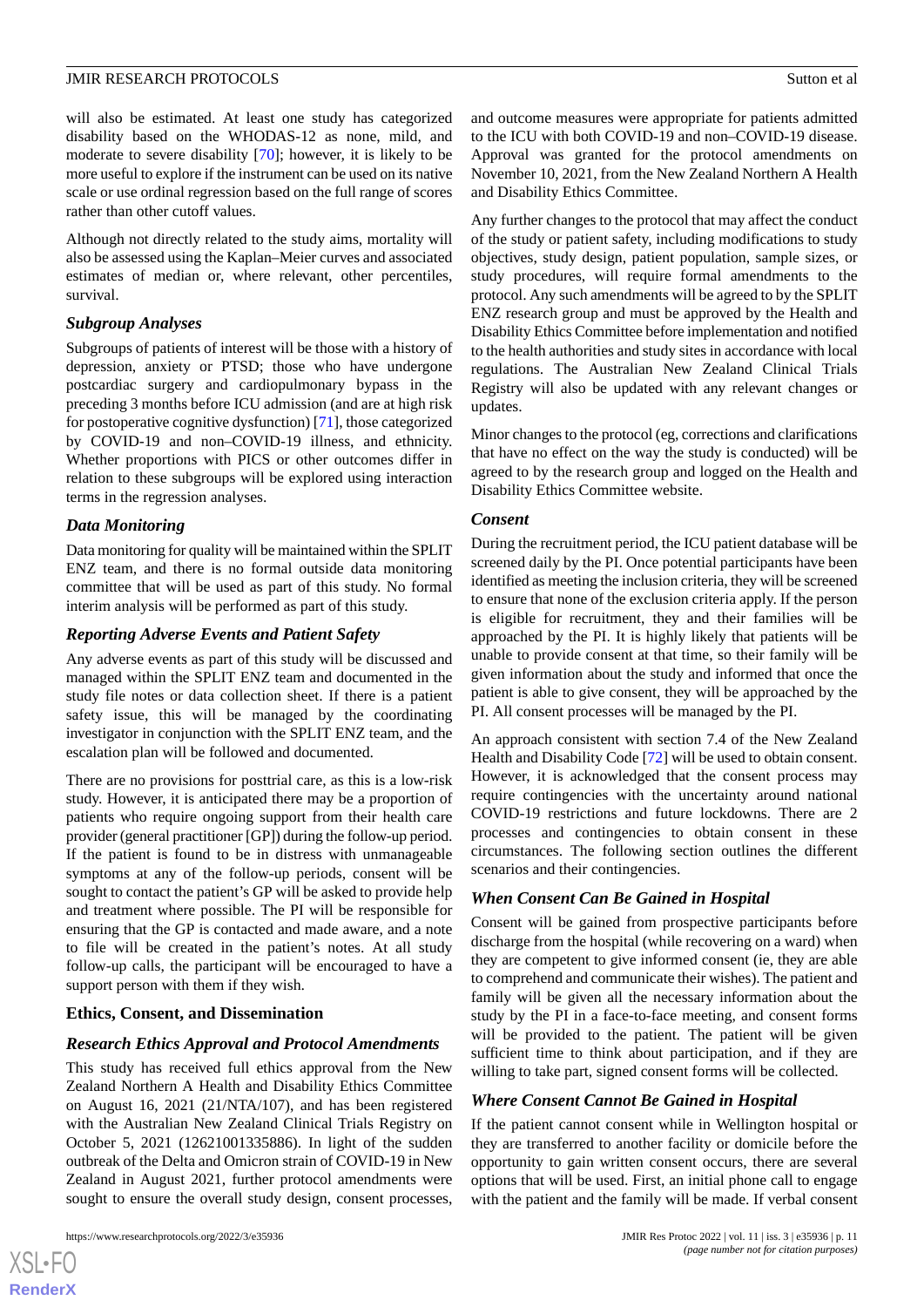is given, the consent form can be mailed out or emailed to participants with written information about the study. Prepaid envelopes will be provided for mailing back to the coordinating center. If the patient finds it easier to take a photo of the signed page and send it this way, it can be done via email or texting back to the PI. For participants who prefer an electronic method, a web-based consent process via the REDCap (Research Electronic Data Capture; Vanderbilt University) system has also been created.

# *Qualitative Study Consent*

At the 6-month follow-up, the participant will be invited to further partake in qualitative interviews with the PI. All information will be mailed or emailed to the potential participants if they indicated that they would like to take part.

# *Confidentiality*

All personal, demographic, and identifying data will be managed as stated under the *Data Management* section. Consent will be sought at the time of follow-up to alert the participant's family physician if the researchers become aware of urgent or follow-up care that is needed, and this discussion will remain confidential. All reporting and publication of data will contain fully deidentified data and will undergo stringent peer review before publication in accordance with the journal's editorial policy.

### *Access to Data*

Patients will be allocated a unique study number by the PI. Study data and enrolment logs will be kept separate in a locked research office at the study center. Once the unique participant number is allocated, documentation will be deidentified from there on in and referred to using that number. The data will be archived for 10 years in accordance with the University of Otago guidelines. Only the PI will have access to the raw data, but the wider SPLIT ENZ team will have access to the final data set that will be published once the study concludes. Outside investigators may contact the PI for any data at the conclusion of the study and the publication of the results.

# *Composition of the Coordinating Center*

The coordinating center consists of the PI supported by the SPLIT ENZ supervisory team (PS, SEP, EB, and MW). Although there is no formal outside trial steering committee for this study, all trial design queries and quality control oversight will be undertaken with guidance from the SPLIT ENZ supervisory team. If any further advice is required outside of this team, the PI will approach the ICU research team, where the PI is located.

# *Dissemination Plan*

The study protocol is registered with the Australia and New Zealand Clinical Trials registration and is freely available on the web.

At consent, participants will be asked if they would like a copy of the study results, and this will be shared with them after study completion.

Data will be freely shared (with appropriate privacy and confidentiality oversight) at the completion of the study with other health professionals, researchers, and study sponsors as applicable.

# *Discussion*

# **Overview**

This study will be the first of its kind in New Zealand and will contribute to understanding of the challenges and level of disability patients face once home, recovering from a critical illness. Despite the appropriate and commendable government response to COVID-19 and the emergence of the Delta, Omicron, and possible future variants, New Zealand traverses a likely future with endemic COVID-19. It is crucial that research is undertaken to understand recovery, survivorship, and quality of life after critical illness. Although this study was originally designed to focus on patients without COVID-19, it is important to recognize that all patients who are critically ill are vulnerable to PICS from a variety of causes and illnesses; hence, both are eligible to be included in this study. Although some authors have postulated both PICS and long COVID-19 are the same entity [\[73](#page-15-11)], it is important to highlight that there are some tangible differences among them. For example, there is evidence that many patients infected with SARS-CoV-2 undergo significant acute lung injury leading to chronic dyspnea, with fatigue, mental health and memory problems persisting even in young home-isolated adults who were not even admitted to the ICU [[74\]](#page-15-12). This study will include both patients with COVID-19 and non–COVID-19, with outcomes analyzed separately owing to the differences with long COVID-19 and PICS. Nonetheless, the overall emphasis is on highlighting the recovery journey for New Zealand survivors of critical illness, irrespective of cause of illness.

# **Conclusions**

SPLIT ENZ is due to begin recruitment at the start of 2022 with an intended recruitment period of no longer than 2 years. The current protocol (version 2.5; November 15, 2021) has undergone an ethics review and Māori consultation and is registered with the Australian New Zealand Clinical Trials Registry.

### **Acknowledgments**

The authors would like to thank Wellington Medical Research and Research for Life (NZ\$6490 [US \$4340.84]) and the Perpetual Guardian Nursing fund (NZ\$10,000 [US \$6688.51]) for providing grants for this study. The grant funding body had no direct role in the design of the study nor did they have any role during its execution; collection, analysis, and interpretation of data; writing the manuscript; or the decision to submit results.

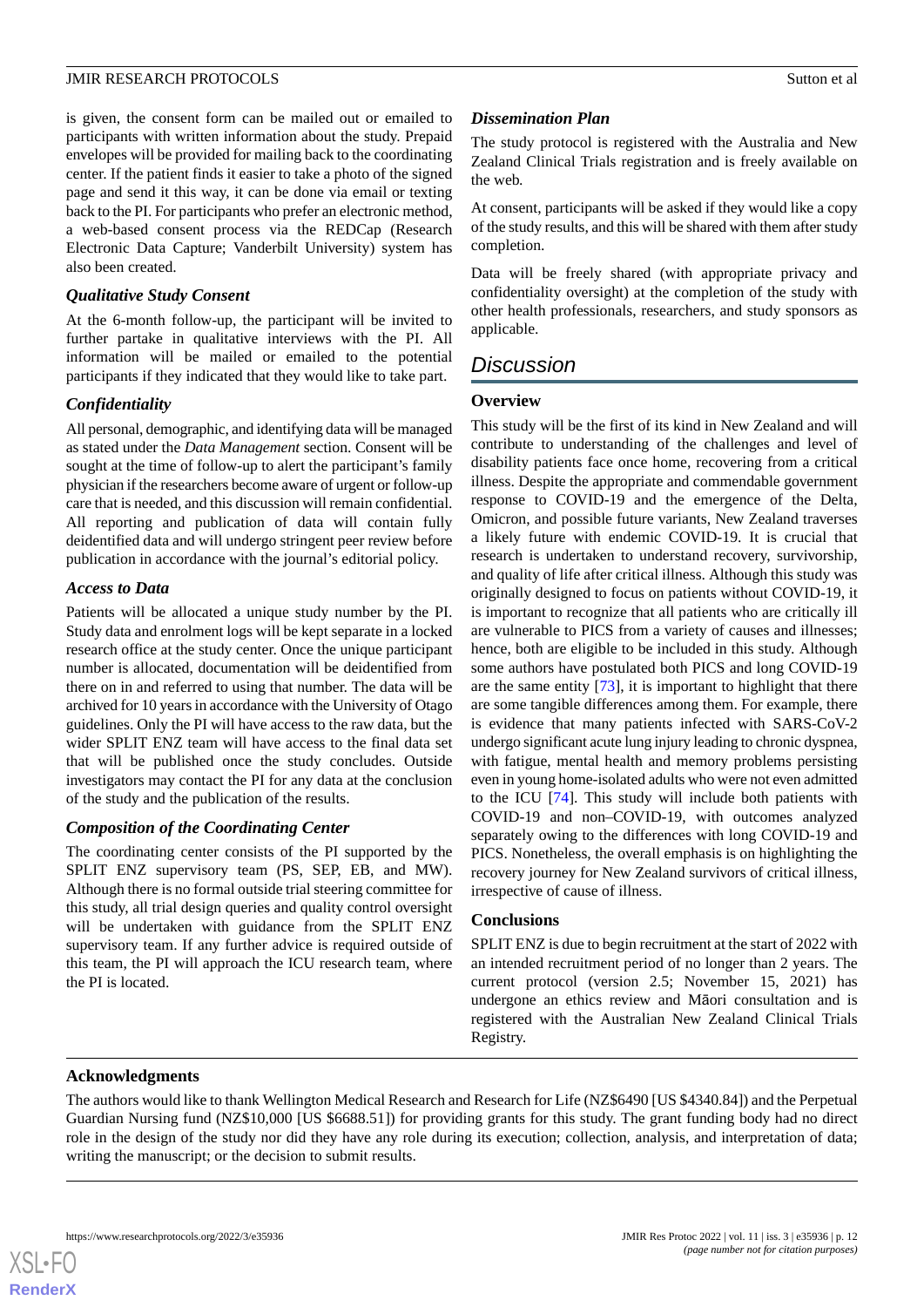# **Authors' Contributions**

LS is the principal investigator of the trial. LS and PS conceived the idea of the study. LS designed the trial and coordinated the main preparation of the study documents and the grant funding applications with inputs from PS, SEP, and EB. LS and PS led the development of data collection processes. MW assisted in designing a plan for statistical analysis. LS drafted the first version of the study protocol.

# **Conflicts of Interest**

None declared.

# **Multimedia Appendix 1**

Peer Review Report from the Health and Disability Ethics Committees, Ministry of Health (New Zealand). [[PDF File \(Adobe PDF File\), 237 KB](https://jmir.org/api/download?alt_name=resprot_v11i3e35936_app1.pdf&filename=f3e3736d99596b6c718154a60c9124a5.pdf)-[Multimedia Appendix 1\]](https://jmir.org/api/download?alt_name=resprot_v11i3e35936_app1.pdf&filename=f3e3736d99596b6c718154a60c9124a5.pdf)

# <span id="page-12-0"></span>**References**

- <span id="page-12-1"></span>1. Paul E, Bailey M, Kasza J, Pilcher DV. Assessing contemporary intensive care unit outcome: development and validation of the Australian and New Zealand risk of death admission model. Anaesth Intensive Care 2017 May 01;45(3):326-343. [doi: [10.1177/0310057x1704500308](http://dx.doi.org/10.1177/0310057x1704500308)]
- <span id="page-12-2"></span>2. Corke C, Leeuw ED, Lo SK, George C. Predicting future intensive care demand in Australia. Crit Care Resusc 2009 Dec;11(4):257-260. [Medline: [20001873](http://www.ncbi.nlm.nih.gov/entrez/query.fcgi?cmd=Retrieve&db=PubMed&list_uids=20001873&dopt=Abstract)]
- <span id="page-12-3"></span>3. Darvall JN, Boonstra T, Norman J, Murphy D, Bailey M, Iwashyna TJ, et al. Persistent critical illness: baseline characteristics, intensive care course, and cause of death. Crit Care Resusc 2019 Jun;21(2):110-118. [Medline: [31142241](http://www.ncbi.nlm.nih.gov/entrez/query.fcgi?cmd=Retrieve&db=PubMed&list_uids=31142241&dopt=Abstract)]
- <span id="page-12-4"></span>4. Iwashyna TJ, Hodgson CL, Pilcher D, Bailey M, van Lint A, Chavan S, et al. Timing of onset and burden of persistent critical illness in Australia and New Zealand: a retrospective, population-based, observational study. Lancet Respiratory Med 2016 Jul;4(7):566-573. [doi: [10.1016/s2213-2600\(16\)30098-4\]](http://dx.doi.org/10.1016/s2213-2600(16)30098-4)
- <span id="page-12-5"></span>5. Darvall JN, Bellomo R, Paul E, Subramaniam A, Santamaria JD, Bagshaw SM, et al. Frailty in very old critically ill patients in Australia and New Zealand: a population-based cohort study. Med J Aust 2019 Oct;211(7):318-323. [doi: [10.5694/mja2.50329](http://dx.doi.org/10.5694/mja2.50329)] [Medline: [31489652](http://www.ncbi.nlm.nih.gov/entrez/query.fcgi?cmd=Retrieve&db=PubMed&list_uids=31489652&dopt=Abstract)]
- <span id="page-12-6"></span>6. Bagshaw SM, Stelfox HT, Iwashyna TJ, Bellomo R, Zuege D, Wang X. Timing of onset of persistent critical illness: a multi-centre retrospective cohort study. Intensive Care Med 2018 Dec; 44(12): 2134-2144. [doi: [10.1007/s00134-018-5440-1\]](http://dx.doi.org/10.1007/s00134-018-5440-1) [Medline: [30421256](http://www.ncbi.nlm.nih.gov/entrez/query.fcgi?cmd=Retrieve&db=PubMed&list_uids=30421256&dopt=Abstract)]
- <span id="page-12-8"></span><span id="page-12-7"></span>7. Jeffcote T, Foong M, Gold G, Glassford N, Robbins R, Iwashyna TJ, et al. Patient characteristics, ICU-specific supports, complications, and outcomes of persistent critical illness. J Crit Care 2019 Dec;54:250-255. [doi: [10.1016/j.jcrc.2019.08.023\]](http://dx.doi.org/10.1016/j.jcrc.2019.08.023) [Medline: [31630075](http://www.ncbi.nlm.nih.gov/entrez/query.fcgi?cmd=Retrieve&db=PubMed&list_uids=31630075&dopt=Abstract)]
- <span id="page-12-9"></span>8. Hodgson CL, Udy AA, Bailey M, Barrett J, Bellomo R, Bucknall T, et al. The impact of disability in survivors of critical illness. Intensive Care Med 2017 Jul;43(7):992-1001. [doi: [10.1007/s00134-017-4830-0](http://dx.doi.org/10.1007/s00134-017-4830-0)] [Medline: [28534110](http://www.ncbi.nlm.nih.gov/entrez/query.fcgi?cmd=Retrieve&db=PubMed&list_uids=28534110&dopt=Abstract)]
- <span id="page-12-10"></span>9. Cuthbertson BH, Roughton S, Jenkinson D, Maclennan G, Vale L. Quality of life in the five years after intensive care: a cohort study. Crit Care 2010;14(1):R6 [[FREE Full text](https://ccforum.biomedcentral.com/articles/10.1186/cc8848)] [doi: [10.1186/cc8848](http://dx.doi.org/10.1186/cc8848)] [Medline: [20089197](http://www.ncbi.nlm.nih.gov/entrez/query.fcgi?cmd=Retrieve&db=PubMed&list_uids=20089197&dopt=Abstract)]
- <span id="page-12-16"></span>10. Herridge MS, Tansey CM, Matté A, Tomlinson G, Diaz-Granados N, Cooper A, Canadian Critical Care Trials Group. Functional disability 5 years after acute respiratory distress syndrome. N Engl J Med 2011 Apr 07;364(14):1293-1304. [doi: [10.1056/NEJMoa1011802\]](http://dx.doi.org/10.1056/NEJMoa1011802) [Medline: [21470008\]](http://www.ncbi.nlm.nih.gov/entrez/query.fcgi?cmd=Retrieve&db=PubMed&list_uids=21470008&dopt=Abstract)
- <span id="page-12-11"></span>11. Jackson JC, Pandharipande PP, Girard TD, Brummel NE, Thompson JL, Hughes CG, et al. Depression, post-traumatic stress disorder, and functional disability in survivors of critical illness in the BRAIN-ICU study: a longitudinal cohort study. Lancet Respiratory Med 2014 May;2(5):369-379. [doi: [10.1016/s2213-2600\(14\)70051-7\]](http://dx.doi.org/10.1016/s2213-2600(14)70051-7)
- <span id="page-12-13"></span><span id="page-12-12"></span>12. Marra A, Pandharipande PP, Girard TD, Patel MB, Hughes CG, Jackson JC, et al. Co-occurrence of post-intensive care syndrome problems among 406 survivors of critical illness. Crit Care Med 2018 Sep;46(9):1393-1401 [\[FREE Full text\]](http://europepmc.org/abstract/MED/29787415) [doi: [10.1097/CCM.0000000000003218\]](http://dx.doi.org/10.1097/CCM.0000000000003218) [Medline: [29787415\]](http://www.ncbi.nlm.nih.gov/entrez/query.fcgi?cmd=Retrieve&db=PubMed&list_uids=29787415&dopt=Abstract)
- <span id="page-12-14"></span>13. Haines KJ, Berney S, Warrillow S, Denehy L. Long-term recovery following critical illness in an Australian cohort. J Intensive Care 2018;6:8 [\[FREE Full text](https://jintensivecare.biomedcentral.com/articles/10.1186/s40560-018-0276-x)] [doi: [10.1186/s40560-018-0276-x\]](http://dx.doi.org/10.1186/s40560-018-0276-x) [Medline: [29445502\]](http://www.ncbi.nlm.nih.gov/entrez/query.fcgi?cmd=Retrieve&db=PubMed&list_uids=29445502&dopt=Abstract)
- 14. Needham DM, Davidson J, Cohen H, Hopkins RO, Weinert C, Wunsch H, et al. Improving long-term outcomes after discharge from intensive care unit. Critical Care Med 2012;40(2):502-509. [doi: [10.1097/ccm.0b013e318232da75\]](http://dx.doi.org/10.1097/ccm.0b013e318232da75)
- <span id="page-12-15"></span>15. Phillips N. The coronavirus is here to stay - here's what that means. Nature 2021 Feb 16;590(7846):382-384. [doi: [10.1038/d41586-021-00396-2\]](http://dx.doi.org/10.1038/d41586-021-00396-2) [Medline: [33594289\]](http://www.ncbi.nlm.nih.gov/entrez/query.fcgi?cmd=Retrieve&db=PubMed&list_uids=33594289&dopt=Abstract)
- 16. Hodgson CL, Higgins AM, Bailey MJ, Mather AM, Beach L, Bellomo R, COVID-Recovery Study Investigatorsthe ANZICS Clinical Trials Group. The impact of COVID-19 critical illness on new disability, functional outcomes and return to work at 6 months: a prospective cohort study. Crit Care 2021 Nov 08;25(1):382 [\[FREE Full text\]](https://ccforum.biomedcentral.com/articles/10.1186/s13054-021-03794-0) [doi: [10.1186/s13054-021-03794-0\]](http://dx.doi.org/10.1186/s13054-021-03794-0) [Medline: [34749756\]](http://www.ncbi.nlm.nih.gov/entrez/query.fcgi?cmd=Retrieve&db=PubMed&list_uids=34749756&dopt=Abstract)
- 17. Jaffri A, Jaffri UA. Post-Intensive care syndrome and COVID-19: crisis after a crisis? Heart Lung 2020;49(6):883-884 [[FREE Full text](http://europepmc.org/abstract/MED/32690219)] [doi: [10.1016/j.hrtlng.2020.06.006](http://dx.doi.org/10.1016/j.hrtlng.2020.06.006)] [Medline: [32690219](http://www.ncbi.nlm.nih.gov/entrez/query.fcgi?cmd=Retrieve&db=PubMed&list_uids=32690219&dopt=Abstract)]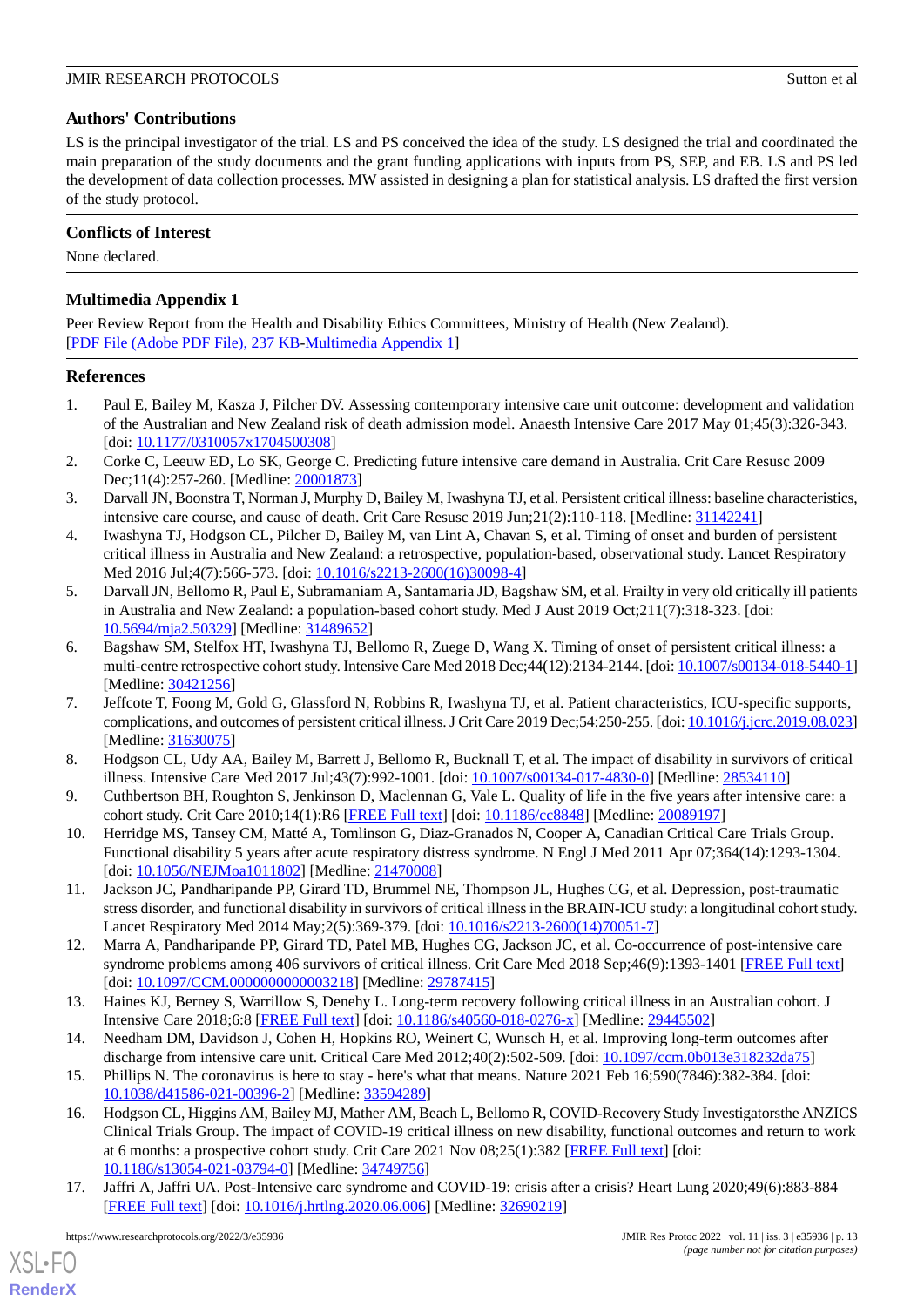- <span id="page-13-0"></span>18. Lasiter S, Oles SK, Mundell J, London S, Khan B. Critical care follow-up clinics. Clin Nurse Spec 2016;30(4):227-237. [doi: [10.1097/nur.0000000000000219](http://dx.doi.org/10.1097/nur.0000000000000219)]
- <span id="page-13-1"></span>19. Honarmand K, Lalli RS, Priestap F, Chen JL, McIntyre CW, Owen AM, et al. Natural history of cognitive impairment in critical illness survivors. A systematic review. Am J Respir Crit Care Med 2020 Jul 15;202(2):193-201. [doi: [10.1164/rccm.201904-0816ci\]](http://dx.doi.org/10.1164/rccm.201904-0816ci)
- 20. Collet MO, Egerod I, Thomsen T, Wetterslev J, Lange T, Ebdrup BH, et al. Risk factors for long-term cognitive impairment in ICU survivors: a multicenter, prospective cohort study. Acta Anaesthesiol Scand 2021 Jan 12;65(1):92-99. [doi: [10.1111/aas.13692](http://dx.doi.org/10.1111/aas.13692)] [Medline: [32852053\]](http://www.ncbi.nlm.nih.gov/entrez/query.fcgi?cmd=Retrieve&db=PubMed&list_uids=32852053&dopt=Abstract)
- <span id="page-13-4"></span>21. Hopkins RO, Suchyta MR, Kamdar BB, Darowski E, Jackson JC, Needham DM. Instrumental activities of daily living after critical illness: a systematic review. Annals ATS 2017 Aug;14(8):1332-1343. [doi: [10.1513/annalsats.201701-059sr\]](http://dx.doi.org/10.1513/annalsats.201701-059sr)
- 22. Jackson JC, Hart RP, Gordon SM, Hopkins RO, Girard TD, Ely EW. Post-traumatic stress disorder and post-traumatic stress symptoms following critical illness in medical intensive care unit patients: assessing the magnitude of the problem. Crit Care 2007;11(1):R27 [[FREE Full text](https://ccforum.biomedcentral.com/articles/10.1186/cc5707)] [doi: [10.1186/cc5707\]](http://dx.doi.org/10.1186/cc5707) [Medline: [17316451](http://www.ncbi.nlm.nih.gov/entrez/query.fcgi?cmd=Retrieve&db=PubMed&list_uids=17316451&dopt=Abstract)]
- 23. Parker AM, Sricharoenchai T, Raparla S, Schneck KW, Bienvenu OJ, Needham DM. Posttraumatic stress disorder in critical illness survivors. Crit Care Med 2015;43(5):1121-1129. [doi: [10.1097/ccm.0000000000000882](http://dx.doi.org/10.1097/ccm.0000000000000882)]
- 24. Nikayin S, Rabiee A, Hashem MD, Huang M, Bienvenu OJ, Turnbull AE, et al. Anxiety symptoms in survivors of critical illness: a systematic review and meta-analysis. Gen Hosp Psychiatry 2016;43:23-29 [\[FREE Full text\]](http://europepmc.org/abstract/MED/27796253) [doi: [10.1016/j.genhosppsych.2016.08.005](http://dx.doi.org/10.1016/j.genhosppsych.2016.08.005)] [Medline: [27796253](http://www.ncbi.nlm.nih.gov/entrez/query.fcgi?cmd=Retrieve&db=PubMed&list_uids=27796253&dopt=Abstract)]
- 25. Ohtake PJ, Lee AC, Scott JC, Hinman RS, Ali NA, Hinkson CR, et al. Physical impairments associated with post-intensive care syndrome: systematic review based on the World Health Organization's international classification of functioning, disability and health framework. Phys Ther 2018 Aug 01;98(8):631-645. [doi: [10.1093/ptj/pzy059](http://dx.doi.org/10.1093/ptj/pzy059)] [Medline: [29961847\]](http://www.ncbi.nlm.nih.gov/entrez/query.fcgi?cmd=Retrieve&db=PubMed&list_uids=29961847&dopt=Abstract)
- <span id="page-13-6"></span>26. Battle C, Lynch C, Thorpe C, Biggs S, Grobbelaar K, Morgan A, et al. Incidence and risk factors for alopecia in survivors of critical illness: a multi-centre observational study. J Crit Care 2019 Apr;50:31-35. [doi: [10.1016/j.jcrc.2018.11.015](http://dx.doi.org/10.1016/j.jcrc.2018.11.015)] [Medline: [30471558](http://www.ncbi.nlm.nih.gov/entrez/query.fcgi?cmd=Retrieve&db=PubMed&list_uids=30471558&dopt=Abstract)]
- 27. Brandstetter S, Dodoo-Schittko F, Blecha S, Sebök P, Thomann-Hackner K, Quintel M, et al. Influence of quality of care and individual patient characteristics on quality of life and return to work in survivors of the acute respiratory distress syndrome: protocol for a prospective, observational, multi-centre patient cohort study (DACAPO). BMC Health Serv Res 2015 Dec 17;15:563 [\[FREE Full text](https://bmchealthservres.biomedcentral.com/articles/10.1186/s12913-015-1232-2)] [doi: [10.1186/s12913-015-1232-2\]](http://dx.doi.org/10.1186/s12913-015-1232-2) [Medline: [26677970\]](http://www.ncbi.nlm.nih.gov/entrez/query.fcgi?cmd=Retrieve&db=PubMed&list_uids=26677970&dopt=Abstract)
- 28. Cox CE, Carson SS, Lindquist JH, Olsen MK, Govert JA, Chelluri L, Quality of Life After Mechanical Ventilation in the Aged (QOL-MV) Investigators. Differences in one-year health outcomes and resource utilization by definition of prolonged mechanical ventilation: a prospective cohort study. Crit Care 2007;11(1):R9 [[FREE Full text](https://ccforum.biomedcentral.com/articles/10.1186/cc5667)] [doi: [10.1186/cc5667\]](http://dx.doi.org/10.1186/cc5667) [Medline: [17244364](http://www.ncbi.nlm.nih.gov/entrez/query.fcgi?cmd=Retrieve&db=PubMed&list_uids=17244364&dopt=Abstract)]
- <span id="page-13-7"></span><span id="page-13-5"></span>29. Dettling-Ihnenfeldt DS, de Graaff AE, Beelen A, Nollet F, van der Schaaf M. Coping style and quality of life in Dutch intensive care unit survivors. Rehabil Psychol 2016 May;61(2):165-172. [doi: [10.1037/rep0000084\]](http://dx.doi.org/10.1037/rep0000084) [Medline: [26938222](http://www.ncbi.nlm.nih.gov/entrez/query.fcgi?cmd=Retrieve&db=PubMed&list_uids=26938222&dopt=Abstract)]
- 30. Dowdy DW, Eid MP, Sedrakyan A, Mendez-Tellez PA, Pronovost PJ, Herridge MS, et al. Quality of life in adult survivors of critical illness: a systematic review of the literature. Intensive Care Med 2005 Jun 11;31(7):1007. [doi: [10.1007/s00134-005-2704-3\]](http://dx.doi.org/10.1007/s00134-005-2704-3)
- 31. Griffiths J, Hatch RA, Bishop J, Morgan K, Jenkinson C, Cuthbertson BH, et al. An exploration of social and economic outcome and associated health-related quality of life after critical illness in general intensive care unit survivors: a 12-month follow-up study. Crit Care 2013 May 28;17(3):R100 [[FREE Full text](https://ccforum.biomedcentral.com/articles/10.1186/cc12745)] [doi: [10.1186/cc12745](http://dx.doi.org/10.1186/cc12745)] [Medline: [23714692](http://www.ncbi.nlm.nih.gov/entrez/query.fcgi?cmd=Retrieve&db=PubMed&list_uids=23714692&dopt=Abstract)]
- 32. Hofhuis J, Spronk P, van Stel HF, Schrijvers A, Rommes J, Bakker J. The impact of severe sepsis on health-related quality of life: a long-term follow-up study. Anesth Analg 2008 Dec;107(6):1957-1964. [doi: [10.1213/ane.0b013e318187bbd8\]](http://dx.doi.org/10.1213/ane.0b013e318187bbd8) [Medline: [19020144](http://www.ncbi.nlm.nih.gov/entrez/query.fcgi?cmd=Retrieve&db=PubMed&list_uids=19020144&dopt=Abstract)]
- 33. Honselmann KC, Buthut F, Heuwer B, Karadag S, Sayk F, Kurowski V, et al. Long-term mortality and quality of life in intensive care patients treated for pneumonia and/or sepsis: predictors of mortality and quality of life in patients with sepsis/pneumonia. J Crit Care 2015 Aug;30(4):721-726. [doi: [10.1016/j.jcrc.2015.03.009](http://dx.doi.org/10.1016/j.jcrc.2015.03.009)] [Medline: [25818842\]](http://www.ncbi.nlm.nih.gov/entrez/query.fcgi?cmd=Retrieve&db=PubMed&list_uids=25818842&dopt=Abstract)
- <span id="page-13-2"></span>34. Oeyen SG, Vandijck DM, Benoit DD, Annemans L, Decruyenaere JM. Quality of life after intensive care: a systematic review of the literature. Crit Care Med 2010 Dec;38(12):2386-2400. [doi: [10.1097/CCM.0b013e3181f3dec5\]](http://dx.doi.org/10.1097/CCM.0b013e3181f3dec5) [Medline: [20838335](http://www.ncbi.nlm.nih.gov/entrez/query.fcgi?cmd=Retrieve&db=PubMed&list_uids=20838335&dopt=Abstract)]
- <span id="page-13-3"></span>35. Parsons EC, Hough CL, Vitiello MV, Zatzick D, Davydow DS. Insomnia is associated with quality of life impairment in medical-surgical intensive care unit survivors. Heart Lung 2015 Mar;44(2):89-94. [doi: [10.1016/j.hrtlng.2014.11.002](http://dx.doi.org/10.1016/j.hrtlng.2014.11.002)] [Medline: [25592203](http://www.ncbi.nlm.nih.gov/entrez/query.fcgi?cmd=Retrieve&db=PubMed&list_uids=25592203&dopt=Abstract)]
- 36. Wintermann G, Rosendahl J, Weidner K, Strauß B, Hinz A, Petrowski K. Fatigue in chronically critically ill patients following intensive care - reliability and validity of the multidimensional fatigue inventory (MFI-20). Health Qual Life Outcomes 2018 Feb 20;16(1):37 [[FREE Full text](https://hqlo.biomedcentral.com/articles/10.1186/s12955-018-0862-6)] [doi: [10.1186/s12955-018-0862-6](http://dx.doi.org/10.1186/s12955-018-0862-6)] [Medline: [29463245](http://www.ncbi.nlm.nih.gov/entrez/query.fcgi?cmd=Retrieve&db=PubMed&list_uids=29463245&dopt=Abstract)]
- 37. Mikkelsen M, Still M, Anderson B, Bienvenu OJ, Brodsky MB, Brummel N, et al. Society of Critical Care Medicine's International Consensus Conference on prediction and identification of long-term impairments after critical illness. Crit Care Med 2020 Nov;48(11):1670-1679. [doi: [10.1097/CCM.0000000000004586](http://dx.doi.org/10.1097/CCM.0000000000004586)] [Medline: [32947467](http://www.ncbi.nlm.nih.gov/entrez/query.fcgi?cmd=Retrieve&db=PubMed&list_uids=32947467&dopt=Abstract)]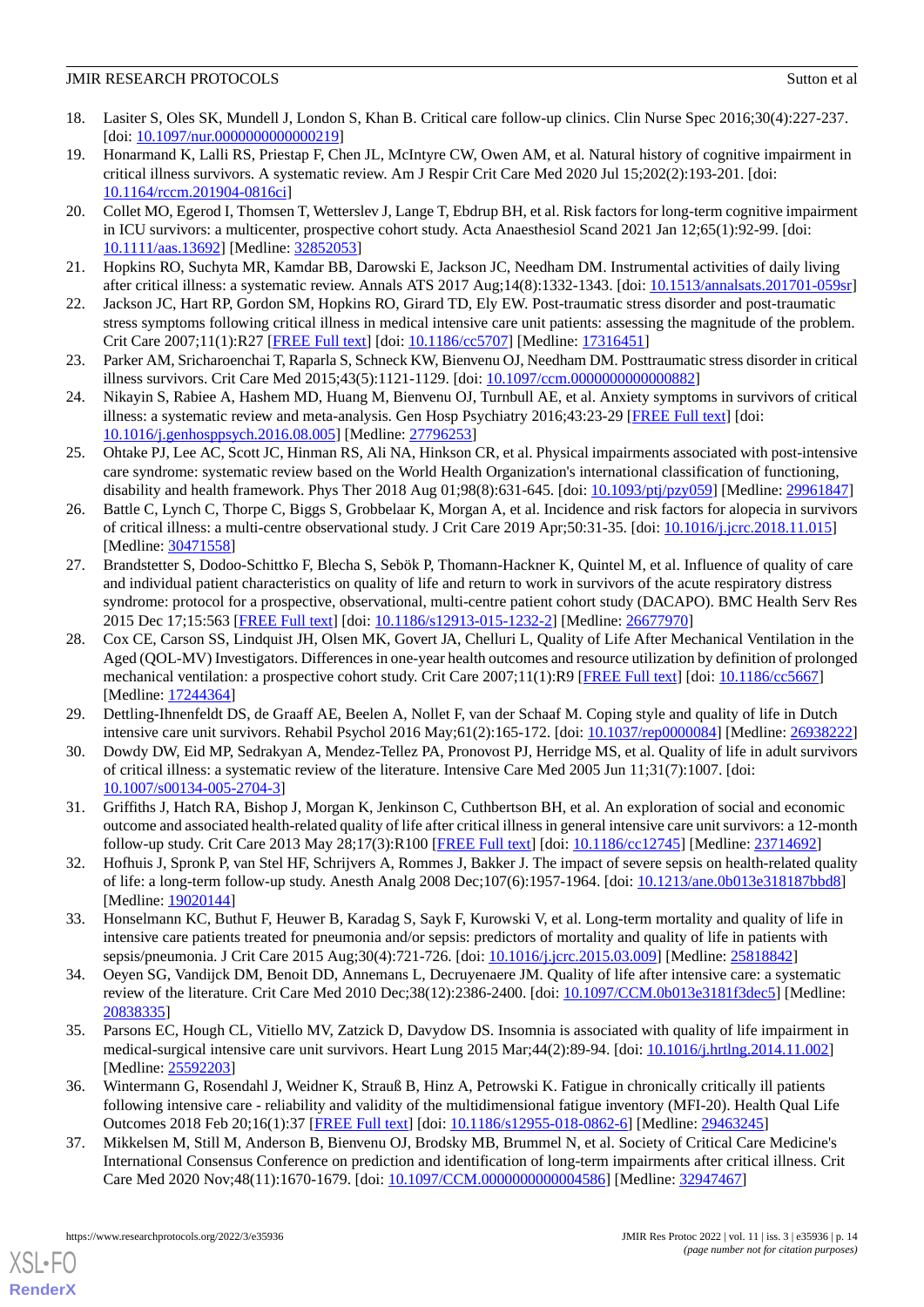- <span id="page-14-0"></span>38. Dinglas VD, Chessare CM, Davis WE, Parker A, Friedman LA, Colantuoni E, et al. Perspectives of survivors, families and researchers on key outcomes for research in acute respiratory failure. Thorax 2018 Jan 29;73(1):7-12 [\[FREE Full text](http://europepmc.org/abstract/MED/28756400)] [doi: [10.1136/thoraxjnl-2017-210234\]](http://dx.doi.org/10.1136/thoraxjnl-2017-210234) [Medline: [28756400](http://www.ncbi.nlm.nih.gov/entrez/query.fcgi?cmd=Retrieve&db=PubMed&list_uids=28756400&dopt=Abstract)]
- <span id="page-14-1"></span>39. Heydon E, Wibrow B, Jacques A, Sonawane R, Anstey M. The needs of patients with post-intensive care syndrome: a prospective, observational study. Aust Crit Care 2020 Mar;33(2):116-122. [doi: [10.1016/j.aucc.2019.04.002\]](http://dx.doi.org/10.1016/j.aucc.2019.04.002) [Medline: [31160217](http://www.ncbi.nlm.nih.gov/entrez/query.fcgi?cmd=Retrieve&db=PubMed&list_uids=31160217&dopt=Abstract)]
- <span id="page-14-4"></span>40. Hodgson CL, Haines KJ, Bailey M, Barrett J, Bellomo R, Bucknall T, ICU-Recovery Investigators. Predictors of return to work in survivors of critical illness. J Crit Care 2018 Dec;48:21-25. [doi: [10.1016/j.jcrc.2018.08.005\]](http://dx.doi.org/10.1016/j.jcrc.2018.08.005) [Medline: [30138904](http://www.ncbi.nlm.nih.gov/entrez/query.fcgi?cmd=Retrieve&db=PubMed&list_uids=30138904&dopt=Abstract)]
- <span id="page-14-2"></span>41. Norman BC, Jackson JC, Graves JA, Girard TD, Pandharipande PP, Brummel NE, et al. Employment outcomes after critical illness. Critical Care Medicine 2016;44(11):2003-2009. [doi: [10.1097/ccm.0000000000001849\]](http://dx.doi.org/10.1097/ccm.0000000000001849)
- <span id="page-14-3"></span>42. Deacon KS. Re-building life after ICU: a qualitative study of the patients' perspective. Intensive Crit Care Nurs 2012 Apr;28(2):114-122. [doi: [10.1016/j.iccn.2011.11.008\]](http://dx.doi.org/10.1016/j.iccn.2011.11.008) [Medline: [22390918](http://www.ncbi.nlm.nih.gov/entrez/query.fcgi?cmd=Retrieve&db=PubMed&list_uids=22390918&dopt=Abstract)]
- <span id="page-14-5"></span>43. Üstün TB, Chatterji S, Kostanjsek N, Rehm J, Kennedy C, Epping-Jordan J, et al. Developing the World Health Organization disability assessment schedule 2.0. Bull World Health Organ 2010 May 20;88(11):815-823. [doi: [10.2471/blt.09.067231\]](http://dx.doi.org/10.2471/blt.09.067231)
- <span id="page-14-6"></span>44. Kamdar BB, Suri R, Suchyta MR, Digrande KF, Sherwood KD, Colantuoni E, et al. Return to work after critical illness: a systematic review and meta-analysis. Thorax 2020 Jan 08;75(1):17-27 [\[FREE Full text\]](http://europepmc.org/abstract/MED/31704795) [doi: [10.1136/thoraxjnl-2019-213803\]](http://dx.doi.org/10.1136/thoraxjnl-2019-213803) [Medline: [31704795](http://www.ncbi.nlm.nih.gov/entrez/query.fcgi?cmd=Retrieve&db=PubMed&list_uids=31704795&dopt=Abstract)]
- <span id="page-14-7"></span>45. McPeake J, Mikkelsen ME, Quasim T, Hibbert E, Cannon P, Shaw M, et al. Return to employment after critical illness and its association with psychosocial outcomes. A systematic review and meta-analysis. Annals ATS 2019 Oct;16(10):1304-1311. [doi: [10.1513/annalsats.201903-248oc](http://dx.doi.org/10.1513/annalsats.201903-248oc)]
- <span id="page-14-8"></span>46. Hashem MD, Nallagangula A, Nalamalapu S, Nunna K, Nausran U, Robinson KA, et al. Patient outcomes after critical illness: a systematic review of qualitative studies following hospital discharge. Crit Care 2016 Oct 26;20(1):345 [\[FREE](https://ccforum.biomedcentral.com/articles/10.1186/s13054-016-1516-x) [Full text\]](https://ccforum.biomedcentral.com/articles/10.1186/s13054-016-1516-x) [doi: [10.1186/s13054-016-1516-x](http://dx.doi.org/10.1186/s13054-016-1516-x)] [Medline: [27782830](http://www.ncbi.nlm.nih.gov/entrez/query.fcgi?cmd=Retrieve&db=PubMed&list_uids=27782830&dopt=Abstract)]
- <span id="page-14-9"></span>47. Kean S, Salisbury LG, Rattray J, Walsh TS, Huby G, Ramsay P. 'Intensive care unit survivorship' - a constructivist grounded theory of surviving critical illness. J Clin Nurs 2017 Oct 21;26(19-20):3111-3124. [doi: [10.1111/jocn.13659](http://dx.doi.org/10.1111/jocn.13659)] [Medline: [27875013](http://www.ncbi.nlm.nih.gov/entrez/query.fcgi?cmd=Retrieve&db=PubMed&list_uids=27875013&dopt=Abstract)]
- <span id="page-14-11"></span><span id="page-14-10"></span>48. Kang J, Jeong YJ. Embracing the new vulnerable self: a grounded theory approach on critical care survivors' post-intensive care syndrome. Intensive Crit Care Nurs 2018 Dec;49:44-50. [doi: [10.1016/j.iccn.2018.08.004\]](http://dx.doi.org/10.1016/j.iccn.2018.08.004) [Medline: [30193868\]](http://www.ncbi.nlm.nih.gov/entrez/query.fcgi?cmd=Retrieve&db=PubMed&list_uids=30193868&dopt=Abstract)
- <span id="page-14-12"></span>49. Jeong YJ, Kang J. Development and validation of a questionnaire to measure post-intensive care syndrome. Intensive Crit Care Nurs 2019 Dec;55:102756. [doi: [10.1016/j.iccn.2019.102756\]](http://dx.doi.org/10.1016/j.iccn.2019.102756) [Medline: [31522829](http://www.ncbi.nlm.nih.gov/entrez/query.fcgi?cmd=Retrieve&db=PubMed&list_uids=31522829&dopt=Abstract)]
- <span id="page-14-13"></span>50. Minton C, Batten L, Huntington A. The impact of a prolonged stay in the ICU on patients' fundamental care needs. J Clin Nurs 2018 Jun;27(11-12):2300-2310. [doi: [10.1111/jocn.14184](http://dx.doi.org/10.1111/jocn.14184)] [Medline: [29149460\]](http://www.ncbi.nlm.nih.gov/entrez/query.fcgi?cmd=Retrieve&db=PubMed&list_uids=29149460&dopt=Abstract)
- <span id="page-14-14"></span>51. Carden GP, Graham JW, McLennan S, Celi LA. Long-term outcome of long stay ICU and HDU patients in a New Zealand hospital. Crit Care Shock 2008 Mar;11(1):26-34 [[FREE Full text](http://europepmc.org/abstract/MED/23766668)] [Medline: [23766668\]](http://www.ncbi.nlm.nih.gov/entrez/query.fcgi?cmd=Retrieve&db=PubMed&list_uids=23766668&dopt=Abstract)
- <span id="page-14-15"></span>52. Needham DM, Sepulveda KA, Dinglas VD, Chessare CM, Friedman LA, Bingham CO, et al. Core outcome measures for clinical research in acute respiratory failure survivors. An international modified Delphi consensus study. Am J Respir Crit Care Med 2017 Nov;196(9):1122-1130. [doi: [10.1164/rccm.201702-0372oc\]](http://dx.doi.org/10.1164/rccm.201702-0372oc)
- <span id="page-14-16"></span>53. Spies CD, Krampe H, Paul N, Denke C, Kiselev J, Piper SK, et al. Instruments to measure outcomes of post-intensive care syndrome in outpatient care settings - Results of an expert consensus and feasibility field test. J Intensive Care Soc 2021 May;22(2):159-174 [\[FREE Full text\]](http://europepmc.org/abstract/MED/34025756) [doi: [10.1177/1751143720923597](http://dx.doi.org/10.1177/1751143720923597)] [Medline: [34025756\]](http://www.ncbi.nlm.nih.gov/entrez/query.fcgi?cmd=Retrieve&db=PubMed&list_uids=34025756&dopt=Abstract)
- <span id="page-14-18"></span><span id="page-14-17"></span>54. Charmaz K. Premises, principles, and practices in qualitative research: revisiting the foundations. Qual Health Res 2004 Sep 01;14(7):976-993. [doi: [10.1177/1049732304266795](http://dx.doi.org/10.1177/1049732304266795)] [Medline: [15296667](http://www.ncbi.nlm.nih.gov/entrez/query.fcgi?cmd=Retrieve&db=PubMed&list_uids=15296667&dopt=Abstract)]
- 55. Vilma Z. Implementing ethical principles in social research: challenges, possibilities and limitations. Vocational Training Res Realities 2018;29(1):19-43. [doi: [10.2478/vtrr-2018-0003\]](http://dx.doi.org/10.2478/vtrr-2018-0003)
- <span id="page-14-19"></span>56. Guetterman TC, Babchuk WA, Howell Smith MC, Stevens J. Contemporary approaches to mixed methods–grounded theory research: a field-based analysis. J Mixed Methods Res 2017 Jun 01;13(2):179-195. [doi: [10.1177/1558689817710877\]](http://dx.doi.org/10.1177/1558689817710877)
- <span id="page-14-20"></span>57. Detsky ME, Harhay MO, Bayard DF, Delman AM, Buehler AE, Kent SA, et al. Six-month morbidity and mortality among intensive care unit patients receiving life-sustaining therapy. A prospective cohort study. Annals ATS 2017 Oct;14(10):1562-1570. [doi: [10.1513/annalsats.201611-875oc](http://dx.doi.org/10.1513/annalsats.201611-875oc)]
- <span id="page-14-22"></span><span id="page-14-21"></span>58. Turnbull A, Rabiee A, Davis W, Nasser M, Venna VR, Lolitha R, et al. Outcome measurement in ICU survivorship research from 1970 to 2013: a scoping review of 425 publications. Crit Care Med 2016 Jul;44(7):1267-1277 [[FREE Full text](http://europepmc.org/abstract/MED/26992067)] [doi: [10.1097/CCM.0000000000001651](http://dx.doi.org/10.1097/CCM.0000000000001651)] [Medline: [26992067](http://www.ncbi.nlm.nih.gov/entrez/query.fcgi?cmd=Retrieve&db=PubMed&list_uids=26992067&dopt=Abstract)]
- 59. Hodgson C, Watts N, Iwashyna T. Long-term outcomes after critical illness relevant to randomized clinical trials. In: Annual Update in Intensive Care and Emergency Medicine. New York: Springer; 2016.
- 60. The EuroQol Group. EuroQol a new facility for the measurement of health-related quality of life. Health Policy 1990 Dec;16(3):199-208. [doi: [10.1016/0168-8510\(90\)90421-9](http://dx.doi.org/10.1016/0168-8510(90)90421-9)]
- 61. Zigmond AS, Snaith RP. The hospital anxiety and depression scale. Acta Psychiatr Scand 1983 Jun;67(6):361-370. [doi: [10.1111/j.1600-0447.1983.tb09716.x\]](http://dx.doi.org/10.1111/j.1600-0447.1983.tb09716.x) [Medline: [6880820](http://www.ncbi.nlm.nih.gov/entrez/query.fcgi?cmd=Retrieve&db=PubMed&list_uids=6880820&dopt=Abstract)]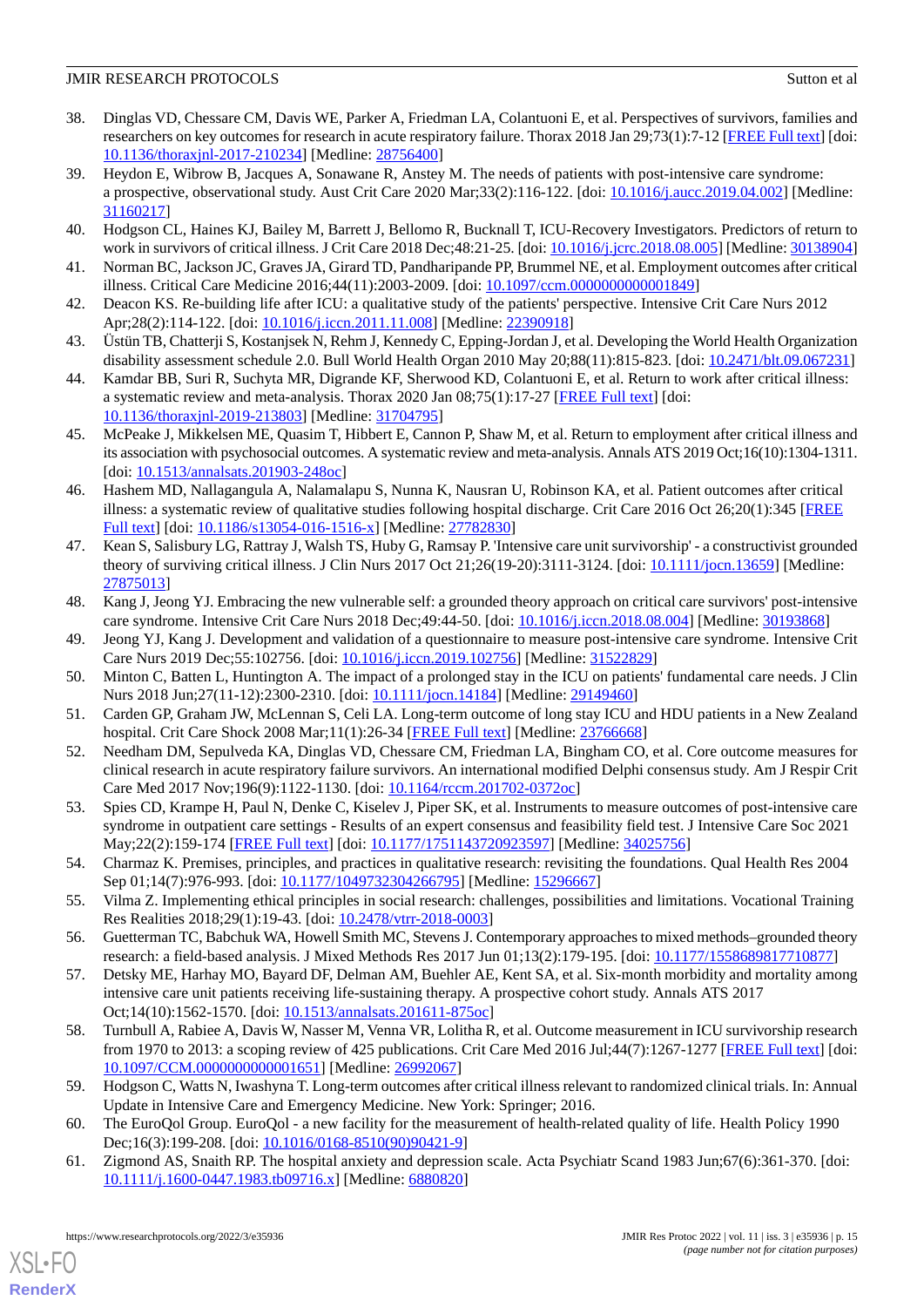- <span id="page-15-0"></span>62. Weiss D. The impact of event scale: revised. In: Cross-Cultural Assessment of Psychological Trauma and PTSD. Boston: Springer; 2007.
- <span id="page-15-1"></span>63. Nasreddine ZS, Phillips NA, Bédirian V, Charbonneau S, Whitehead V, Collin I, et al. The Montreal Cognitive Assessment, MoCA: a brief screening tool for mild cognitive impairment. J Am Geriatr Soc 2005 Apr;53(4):695-699. [doi: [10.1111/j.1532-5415.2005.53221.x\]](http://dx.doi.org/10.1111/j.1532-5415.2005.53221.x) [Medline: [15817019\]](http://www.ncbi.nlm.nih.gov/entrez/query.fcgi?cmd=Retrieve&db=PubMed&list_uids=15817019&dopt=Abstract)
- <span id="page-15-3"></span><span id="page-15-2"></span>64. Adhikari NK, Fowler RA, Bhagwanjee S, Rubenfeld GD. Critical care and the global burden of critical illness in adults. Lancet 2010 Oct;376(9749):1339-1346. [doi: [10.1016/s0140-6736\(10\)60446-1\]](http://dx.doi.org/10.1016/s0140-6736(10)60446-1)
- <span id="page-15-4"></span>65. Garland A, Olafson K, Ramsey CD, Yogendran M, Fransoo R. A population-based observational study of intensive care unit–related outcomes. With emphasis on post-hospital outcomes. Annals ATS 2015 Feb;12(2):202-208. [doi: [10.1513/annalsats.201405-201cme\]](http://dx.doi.org/10.1513/annalsats.201405-201cme)
- <span id="page-15-5"></span>66. Oliveira E, Parikh A, Lopez-Ruiz A, Carrilo M, Goldberg J, Cearras M, et al. ICU outcomes and survival in patients with severe COVID-19 in the largest health care system in central Florida. PLoS One 2021 Mar 25;16(3):e0249038 [[FREE Full](https://dx.plos.org/10.1371/journal.pone.0249038) [text](https://dx.plos.org/10.1371/journal.pone.0249038)] [doi: [10.1371/journal.pone.0249038\]](http://dx.doi.org/10.1371/journal.pone.0249038) [Medline: [33765049](http://www.ncbi.nlm.nih.gov/entrez/query.fcgi?cmd=Retrieve&db=PubMed&list_uids=33765049&dopt=Abstract)]
- <span id="page-15-6"></span>67. Dennis J, McGovern A, Vollmer S, Mateen B. Improving survival of critical care patients with coronavirus disease 2019 in England: a national cohort study, March to June 2020. Crit Care Med 2021 Feb 01;49(2):209-214 [\[FREE Full text](http://europepmc.org/abstract/MED/33105150)] [doi: [10.1097/CCM.0000000000004747](http://dx.doi.org/10.1097/CCM.0000000000004747)] [Medline: [33105150](http://www.ncbi.nlm.nih.gov/entrez/query.fcgi?cmd=Retrieve&db=PubMed&list_uids=33105150&dopt=Abstract)]
- <span id="page-15-7"></span>68. Slim MA, Lala HM, Barnes N, Martynoga RA. Māori health outcomes in an intensive care unit in Aotearoa New Zealand. Anaesth Intensive Care 2021 Jun 22;49(4):292-300. [doi: [10.1177/0310057x21989715](http://dx.doi.org/10.1177/0310057x21989715)]
- <span id="page-15-8"></span>69. Chun Tie Y, Birks M, Francis K. Grounded theory research: a design framework for novice researchers. SAGE Open Med 2019;7:2050312118822927 [[FREE Full text](https://journals.sagepub.com/doi/10.1177/2050312118822927?url_ver=Z39.88-2003&rfr_id=ori:rid:crossref.org&rfr_dat=cr_pub%3dpubmed)] [doi: [10.1177/2050312118822927\]](http://dx.doi.org/10.1177/2050312118822927) [Medline: [30637106\]](http://www.ncbi.nlm.nih.gov/entrez/query.fcgi?cmd=Retrieve&db=PubMed&list_uids=30637106&dopt=Abstract)
- <span id="page-15-9"></span>70. Shulman M, Myles P, Chan M, McIlroy D, Wallace S, Ponsford J. Measurement of disability-free survival after surgery. Anesthesiology 2015 Mar;122(3):524-536 [[FREE Full text\]](https://pubs.asahq.org/anesthesiology/article-lookup/doi/10.1097/ALN.0000000000000586) [doi: [10.1097/ALN.0000000000000586](http://dx.doi.org/10.1097/ALN.0000000000000586)] [Medline: [25689757](http://www.ncbi.nlm.nih.gov/entrez/query.fcgi?cmd=Retrieve&db=PubMed&list_uids=25689757&dopt=Abstract)]
- <span id="page-15-10"></span>71. Relander K, Hietanen M, Rantanen K, Rämö J, Vento A, Saastamoinen K, et al. Postoperative cognitive change after cardiac surgery predicts long-term cognitive outcome. Brain Behav 2020 Sep 17;10(9):e01750 [[FREE Full text](https://doi.org/10.1002/brb3.1750)] [doi: [10.1002/brb3.1750\]](http://dx.doi.org/10.1002/brb3.1750) [Medline: [32681544](http://www.ncbi.nlm.nih.gov/entrez/query.fcgi?cmd=Retrieve&db=PubMed&list_uids=32681544&dopt=Abstract)]
- <span id="page-15-11"></span>72. The HDC Code of Health and Disability Services Consumers' Rights Regulation 1996. Health and Disability Commissioner. URL: [https://www.hdc.org.nz/your-rights/about-the-code/code-of-health-and-disability-services-consumers-rights/\(full\)](https://www.hdc.org.nz/your-rights/about-the-code/code-of-health-and-disability-services-consumers-rights/(full)) [accessed 2022-02-21]
- <span id="page-15-12"></span>73. Rousseau A, Minguet P, Colson C, Kellens I, Chaabane S, Delanaye P, et al. Post-intensive care syndrome after a critical COVID-19: cohort study from a Belgian follow-up clinic. Ann Intensive Care 2021 Jul 29;11(1):118 [[FREE Full text](http://europepmc.org/abstract/MED/34324073)] [doi: [10.1186/s13613-021-00910-9\]](http://dx.doi.org/10.1186/s13613-021-00910-9) [Medline: [34324073\]](http://www.ncbi.nlm.nih.gov/entrez/query.fcgi?cmd=Retrieve&db=PubMed&list_uids=34324073&dopt=Abstract)
- 74. Nakanishi N, Liu K, Kawakami D, Kawai Y, Morisawa T, Nishida T, et al. Post-intensive care syndrome and its new challenges in coronavirus disease 2019 (COVID-19) pandemic: a review of recent advances and perspectives. J Clin Med 2021 Aug 28;10(17):3870 [[FREE Full text](https://www.mdpi.com/resolver?pii=jcm10173870)] [doi: [10.3390/jcm10173870\]](http://dx.doi.org/10.3390/jcm10173870) [Medline: [34501316](http://www.ncbi.nlm.nih.gov/entrez/query.fcgi?cmd=Retrieve&db=PubMed&list_uids=34501316&dopt=Abstract)]

# **Abbreviations**

**COS:** core outcome set **GP:** general practitioner **ICU:** intensive care unit **PerCI:** persistently critically ill **PI:** principal investigator **PICS:** Post Intensive Care Syndrome **PPV:** positive pressure ventilation **REDCap:** Research Electronic Data Capture **WHODAS:** World Health Organization Disability Assessment Scale

*Edited by T Derrick;This paper was peer reviewed by the Health and Disability Ethics Committees, Ministry of Health (New Zealand). See the Multimedia Appendix for the peer-review report; Submitted 22.12.21; accepted 06.01.22; published 17.03.22.*

*Please cite as: Sutton L, Bell E, Every-Palmer S, Weatherall M, Skirrow P Survivorship of Patients After Long Intensive Care Stay With Exploration and Experience in a New Zealand Cohort (SPLIT ENZ): Protocol for a Mixed Methods Study JMIR Res Protoc 2022;11(3):e35936 URL: <https://www.researchprotocols.org/2022/3/e35936> doi: [10.2196/35936](http://dx.doi.org/10.2196/35936) PMID: [35297773](http://www.ncbi.nlm.nih.gov/entrez/query.fcgi?cmd=Retrieve&db=PubMed&list_uids=35297773&dopt=Abstract)*